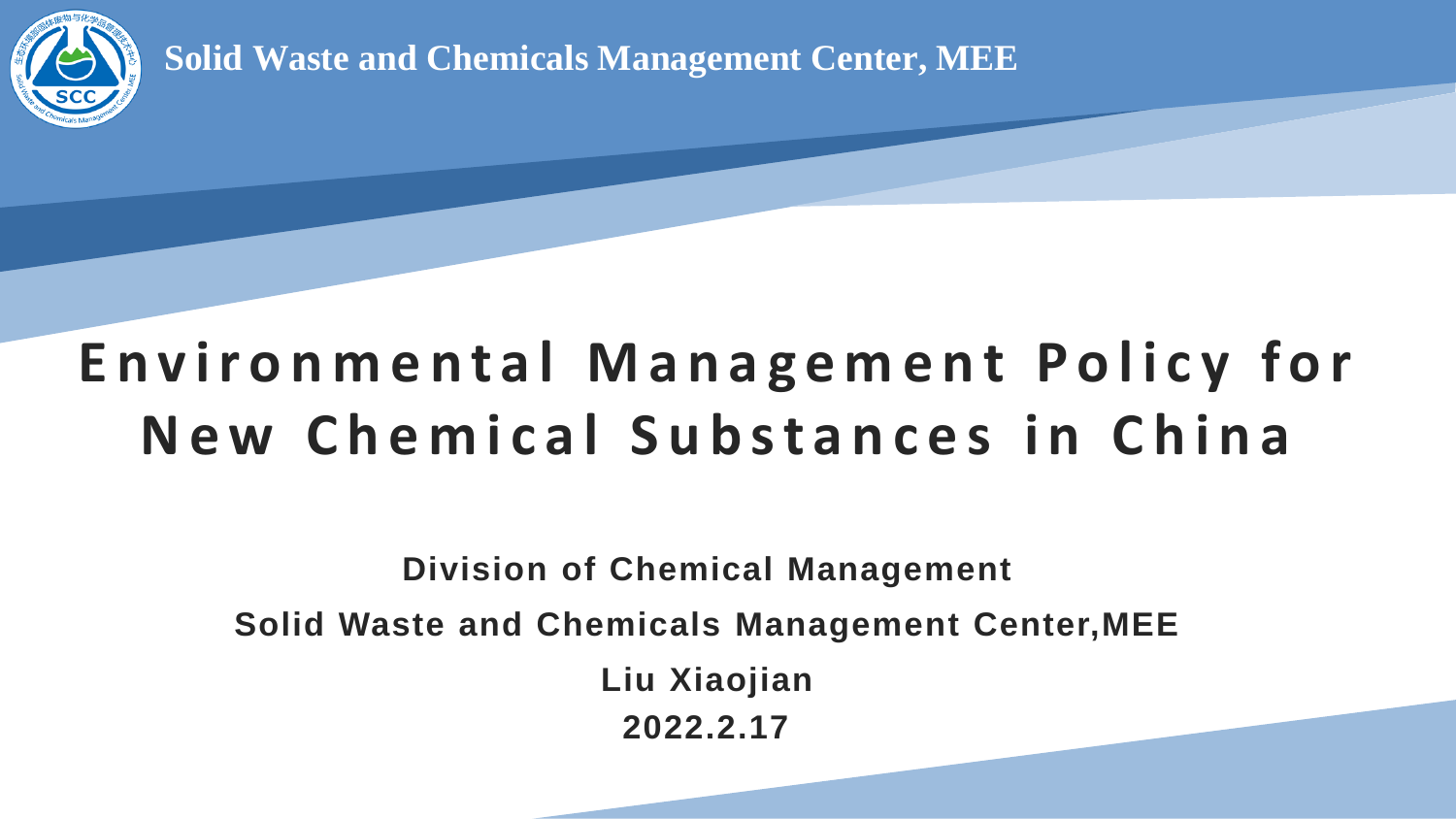### **CONTENTS**



**I. Overall policies on environmental management of new chemical substances**

**II. Requirements for registration of new chemical substances**

**III. Requirements for post-registration tracking management**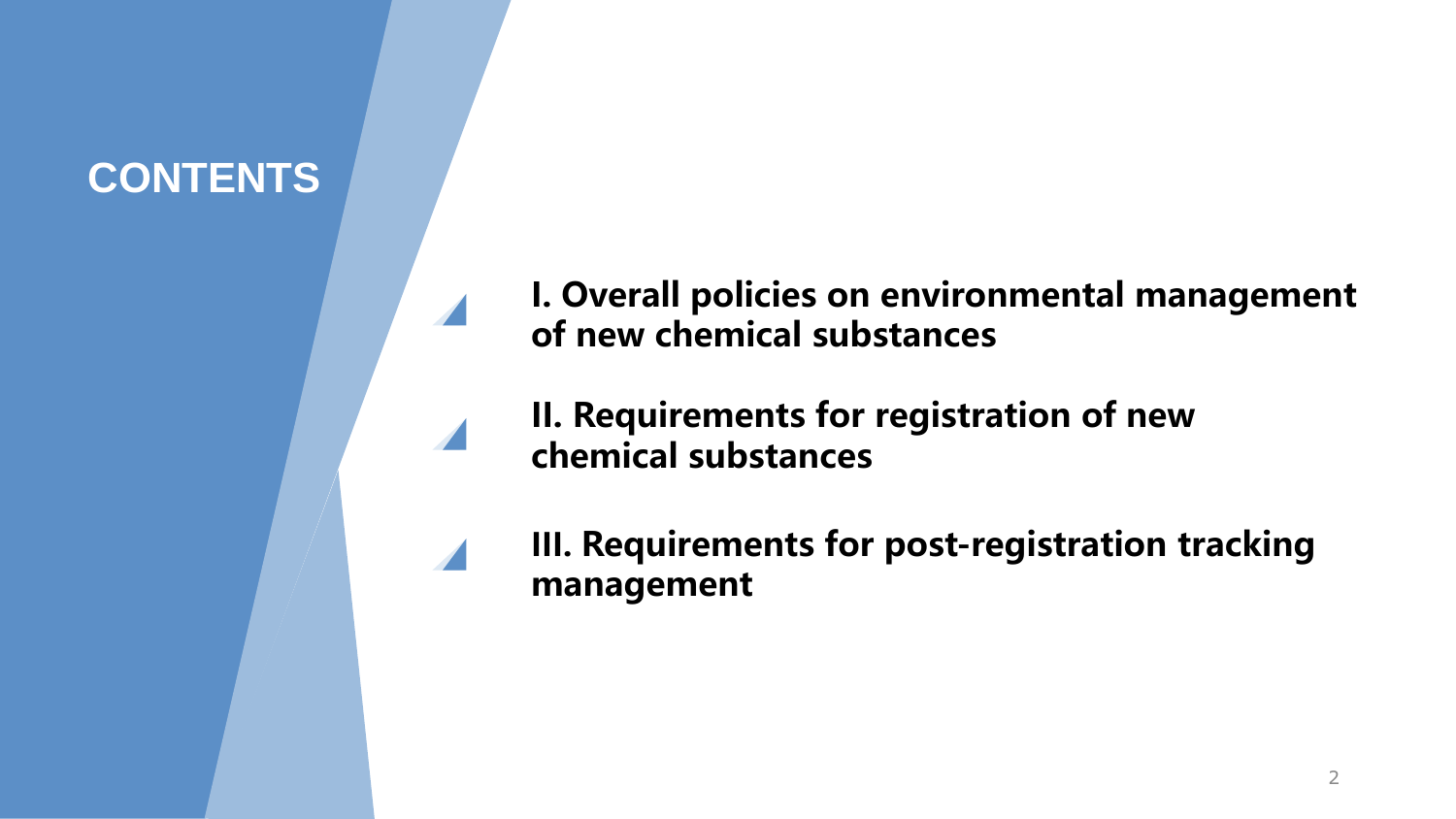# 1

### **Overall policies on environmental management of new chemical substances**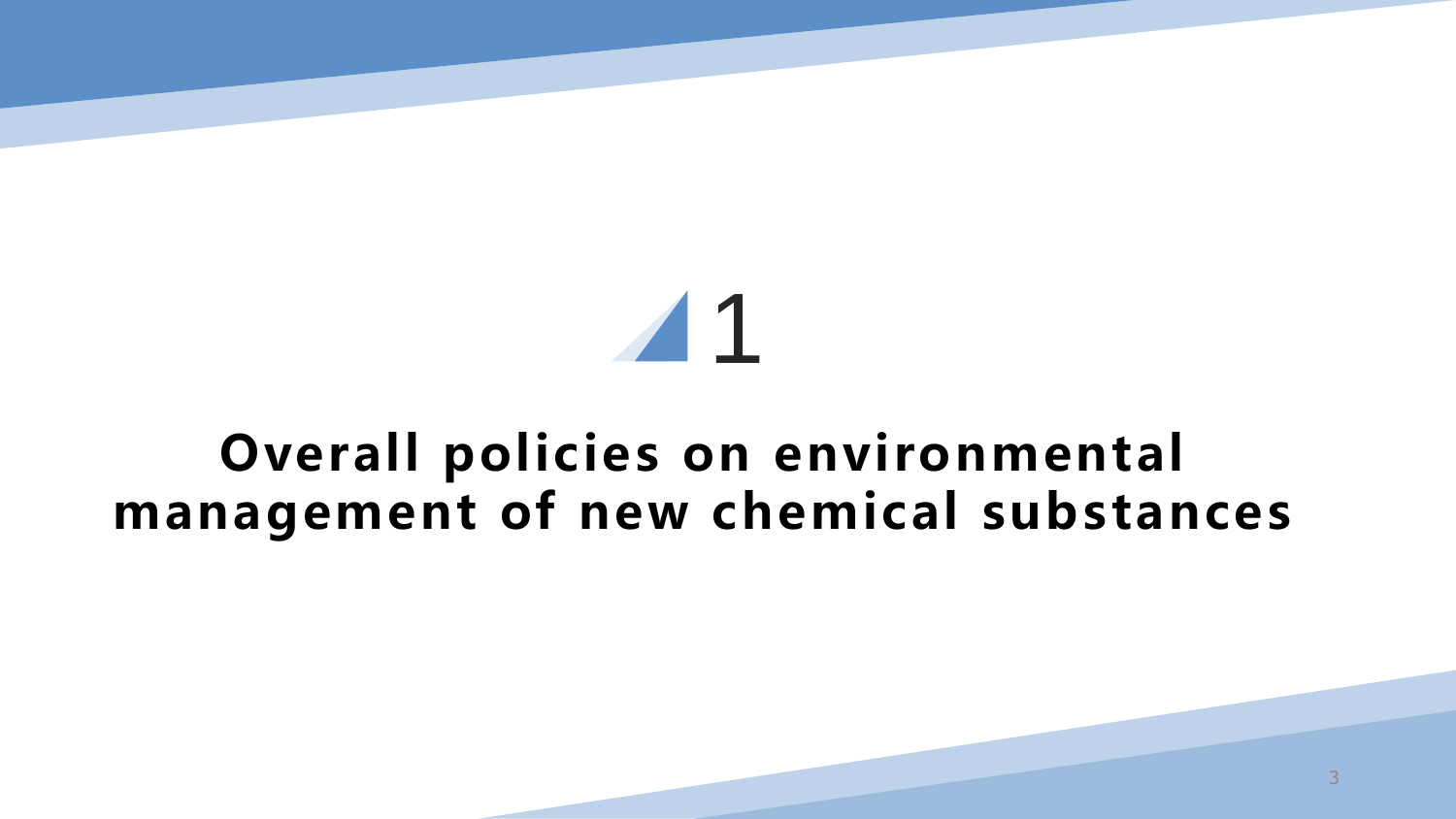### **1. History**

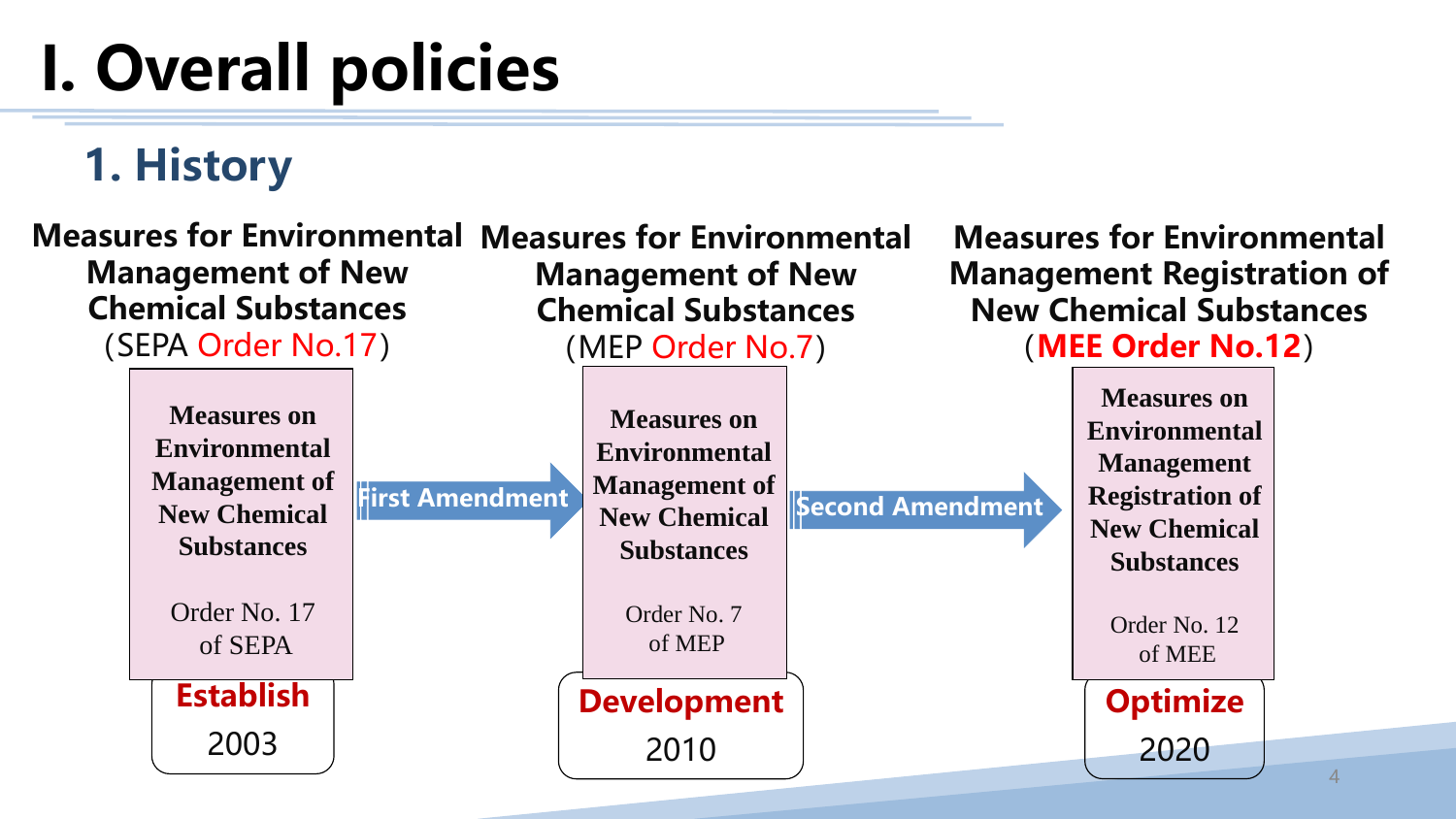### **2. Management System**

**1. Inventory of Existing Chemical Substances in China**

**policies 2. Guidance for Environmental Management Registration of New Chemical Substances and supporting forms and filling instructions (Announcement No. 51 [2020] of the MEE ) 3. Announcement on Transition Matters Concerning Environmental Management Registration of New Chemical Substances(Announcement No. 46 [2020] of the MEE ) 4. Announcement on Standardizing the Management of Chemical Testing Institutions (Announcement No. 85 [2016] of the MEP )**

> **5. Guidelines for Approval of New Chemical Substances Environmental Management Registration Certificate (Published on the Ministry of Government Affairs Service platform)**

**Technical Documents**

**Order** 

**NO.12**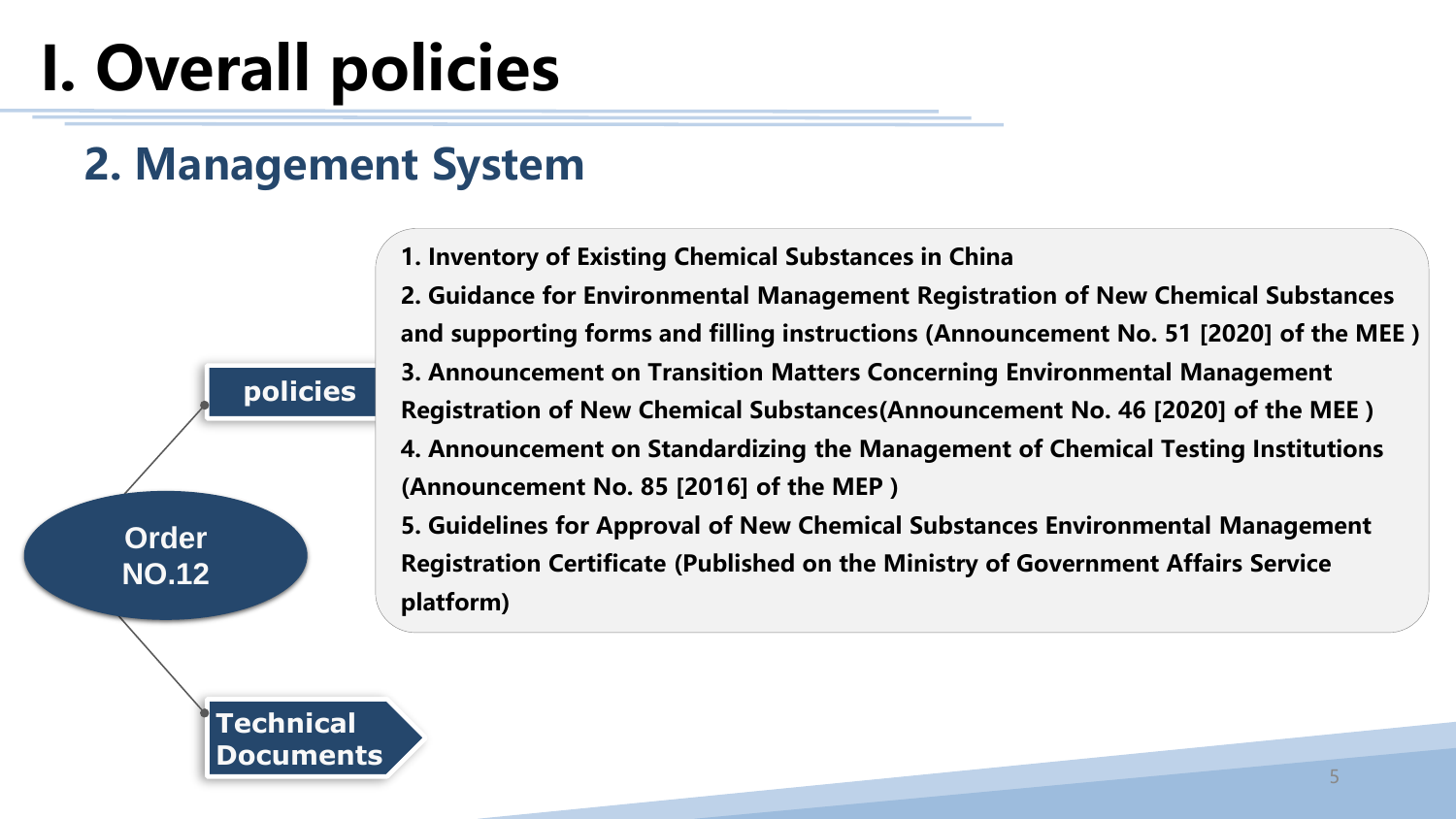### **2. Management System**

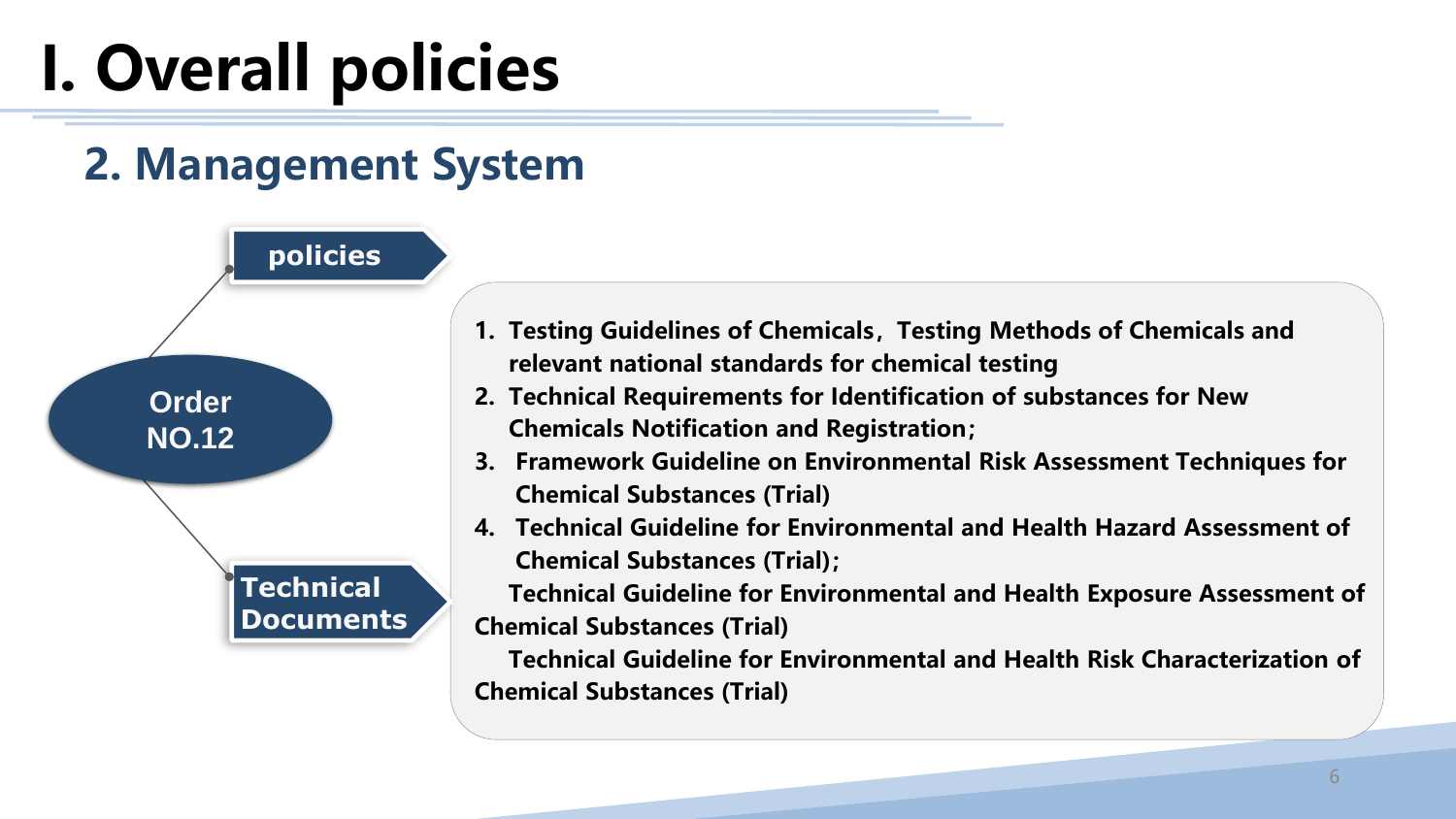#### **3. Measures for Environmental Management Registration of New Chemical Substances**(**MEE Order No.12**)

| 民共和国生态环境部                                                                                                             | al Provisions (Articles 1 to 9)                 |
|-----------------------------------------------------------------------------------------------------------------------|-------------------------------------------------|
| Ministry of Ecology and Environment of the People's Republic of China                                                 | Requirements (Articles 10~14)                   |
| 新化学物质环境管理登记办法                                                                                                         | <b>Ir Registration, Simplified Registration</b> |
| 固体废物与化学品管理<br>000014672/2020-00609<br>分<br>举<br>索 引                                                                   |                                                 |
| 2020-04-29<br>生态环境部<br>生成日期<br>发布机关                                                                                   | es $15 - 37$ )                                  |
| 部令 第12号<br>主题词                                                                                                        |                                                 |
| 新化学物质环境管理登记办法                                                                                                         | <b>Ig Management (Articles 38~45)</b>           |
| 《新化学物质环境管理登记办法》已于2020年2月17日由生态环境部部务会议审议通过,现予公布,自2021年1月1<br>日起施行。2010年1月19日原环境保护部发布的《新化学物质环境管理办法》<br>(环境保护部令第7号)同时废止。 | iability (Articles $46 \sim 51$ )               |
| 部长 黄润秋<br>2020年4月29日                                                                                                  | <b>Imentary Provisions (Articles 52~55)</b>     |
|                                                                                                                       |                                                 |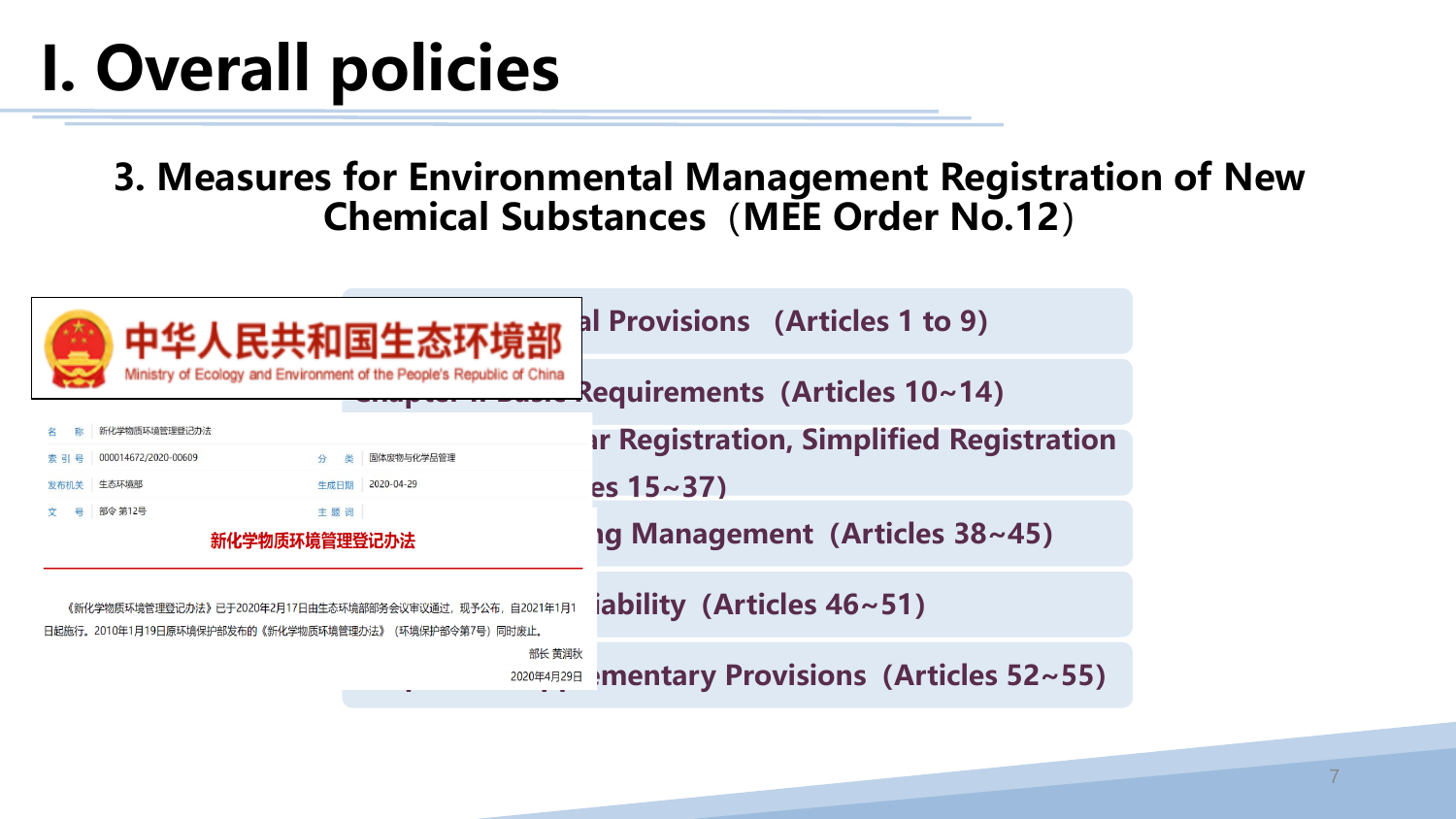#### **4. Guidance for Environmental Management Registration of New Chemical Substances (Announcement No. 51 [2020],MEE )**



| 名 称 关于发布《新化学物质环境管理登记指南》及相关配套表格和填表说明的公告 |     |                 |
|----------------------------------------|-----|-----------------|
| 索引号   000014672/2020-01446             |     | 分 类 固体废物与化学品管理  |
| 发布机关   生态环境部                           |     | 生成日期 2020-11-17 |
| 文 号 公告 2020年 第51号                      | 主题词 |                 |

#### 关于发布《新化学物质环境管理登记指南》及相关配套表格和填 表说明的公告

《新化学物质环境管理登记办法》 (生态环境部令第12号) ,我部制定了《新化学物质环境管理登记指南》及 相关配套表格和填表说明,现予公布。自2021年1月1日起施行,

《关于发布〈新化学物质申报登记指南〉等六项〈新化学物质环境管理办法〉配套文件的通知》 (环办「2010〕124 号)和《关于调整〈新化学物质申报登记指南〉数据要求的公告》(环境保护部公告2017年第42号)同时废止。

附件: 1.新化学物质环境管理登记指南

2.新化学物质环境管理登记配套表格及填表说明

Implementing guidance of Order No.12, which support to guide enterprises to apply for the environmental management registration of new chemical substances and fulfill their responsibilities and obligations under the Measures.

Clarify the specific requirements for notification dossiors, data requirements, quality of test data , environmental risk assessment reports, tracking management, etc..

生态环境部 2020年11月16日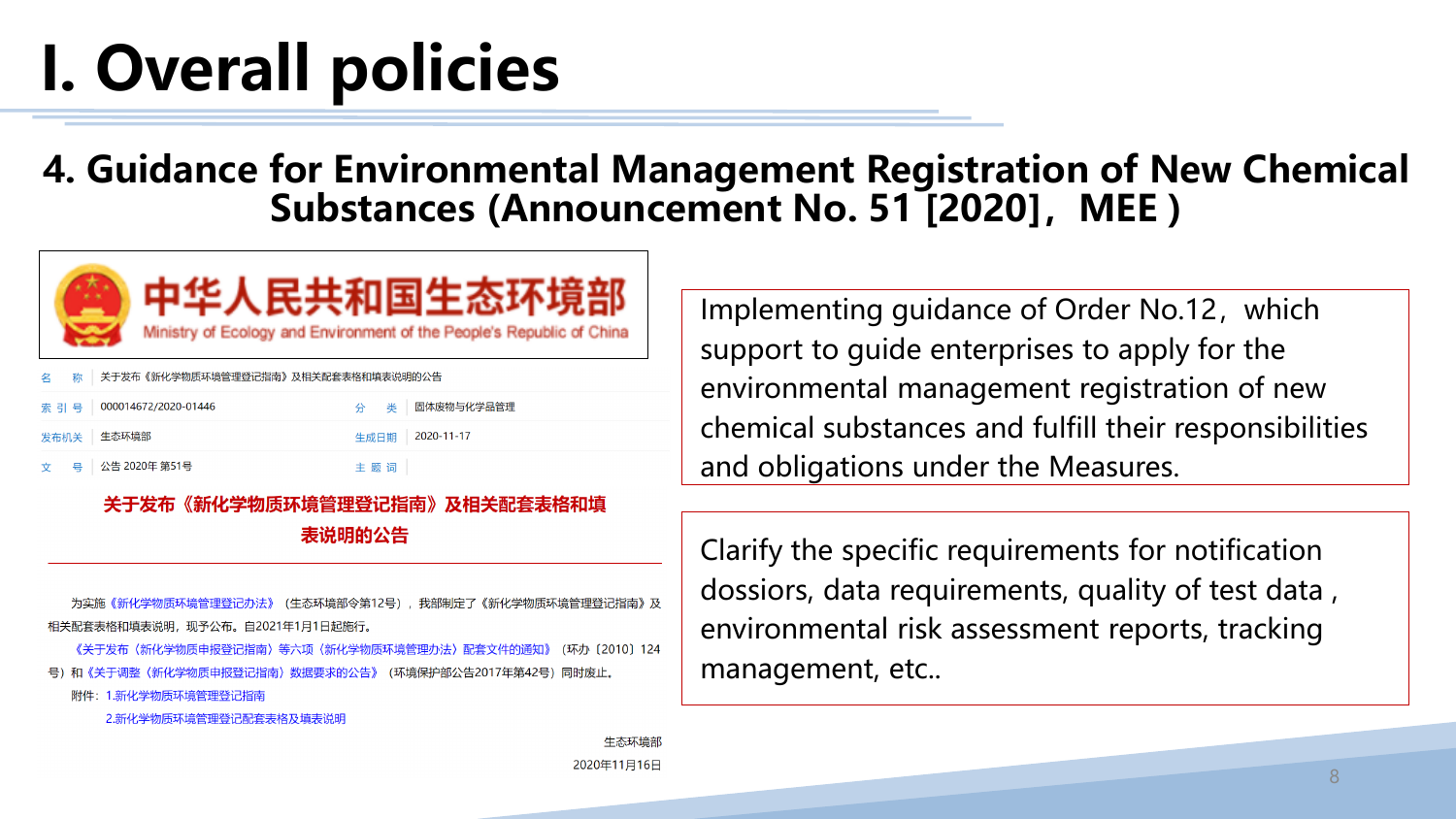### **5. Supporting forms and filling instructions (Announcement No. 51 [2020],MEE )**

#### **Supporting Applications form for Registration and Management**

- Application Forms for Regular Registration, Simplified Registration, and New Use Environmental Management Registration
- Record application form
- Certificate Change Application Form for Regular Registration and Simple Registration
- Notification Withdrawal Application Form
- Certificate Cancellation Application Form
- Application Form for Addition of Chemical Substances to the Inventory
- Application Form for Identification Information Disclosure Extension
- New Hazard Information Reporting Form
- First activity report form
- Annual report form
- List of Chemical Substance Use Code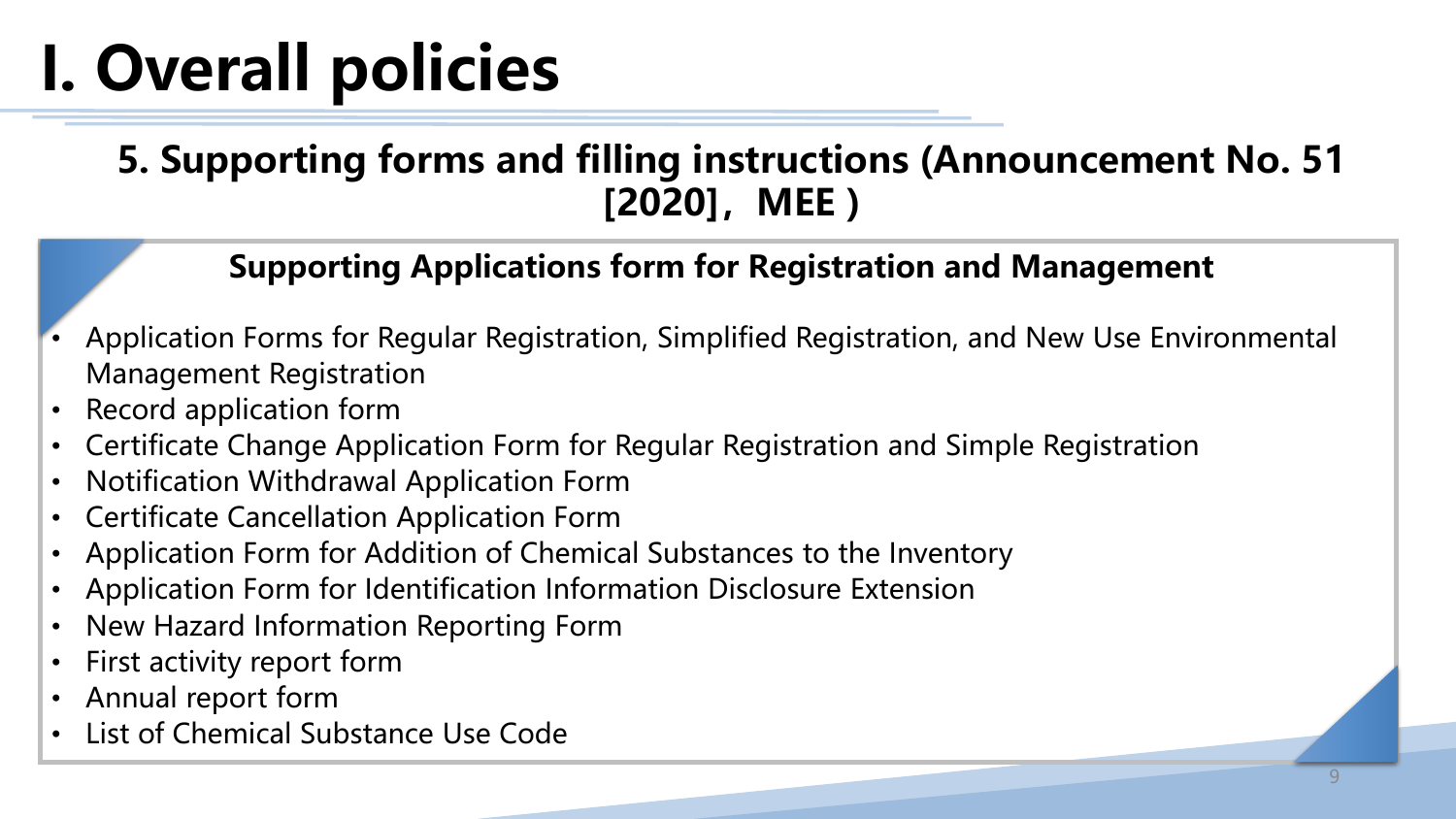#### **6. Announcement on Transition Matters Concerning Environmental Management Registration of New Chemical Substances (Announcement No. 46 [2020] of the MEE )**

- ❖ **Implementation of environmental risk control measures**
- ❖ **Information transfer, Information reporting and Record keeping**

#### **Regular Registration**

- ❖ **Application for cancellation of registration certificate**
- ❖ **New use environmental management registration for Key environmental management hazardous new chemical substances, and specify permitted uses when listed in the Inventory.**

#### **Simplified Registration**

- ❖ **Information reporting and Record keeping**
- ❖ **Application for cancellation of registration certificate**
- ❖ **Validity period of R&D Simplified registration certificate: two years after the start of the first activity.**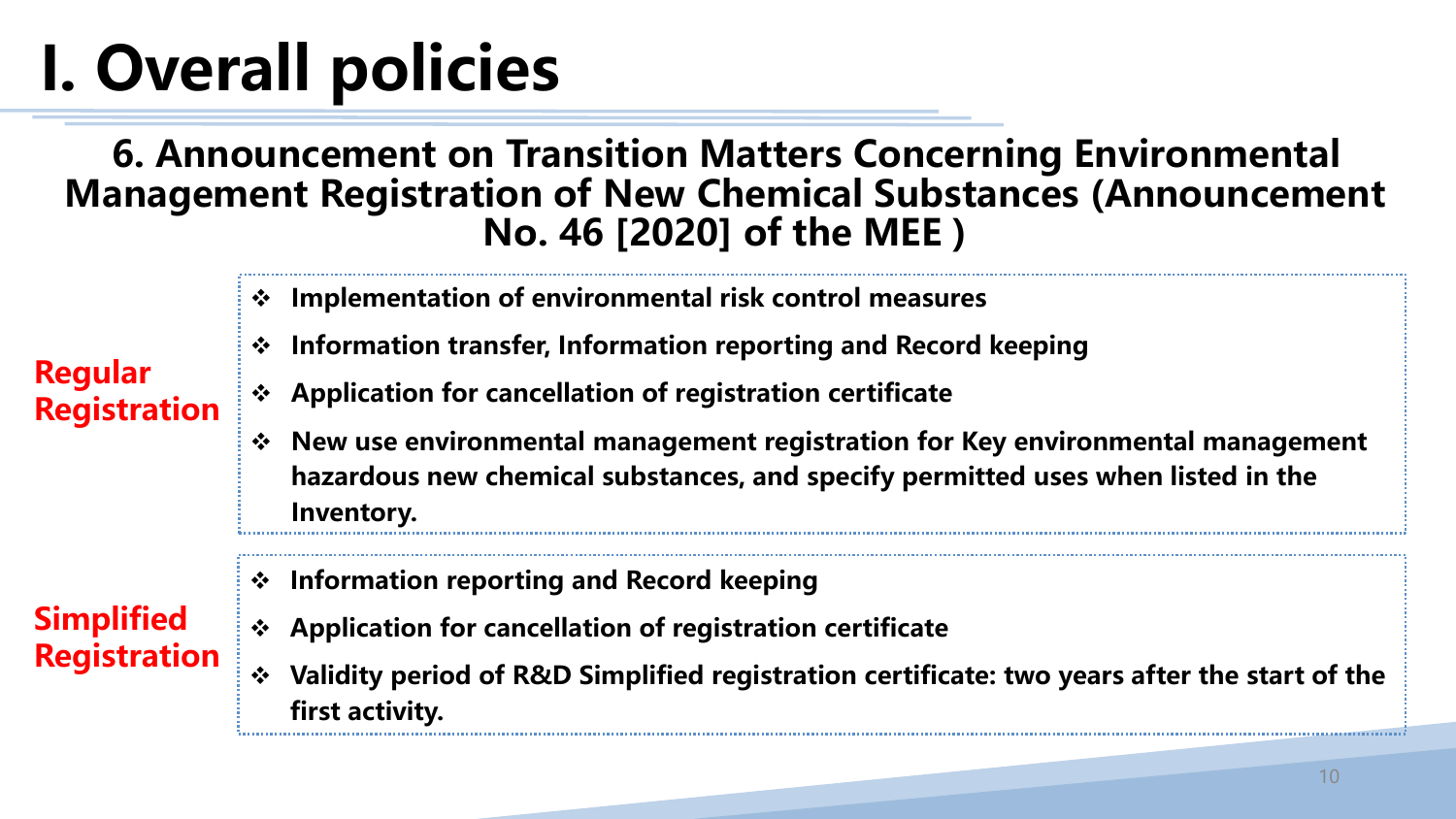### **7. Inventory of Existing Chemical Substances in China**

### **Adjusted and published by MEE**

**Inventory updates** Chemical substances produced, sold, processed, used or imported in China before October 15, 2003, could be supplemented into the Inventory.

Chemical substances registered under regulations on environmental management of new chemical substances **Dynamic** (Order No. 17, No. 7, or No. 12) after October 15, 2003, would be included into the Inventory according to the regulations.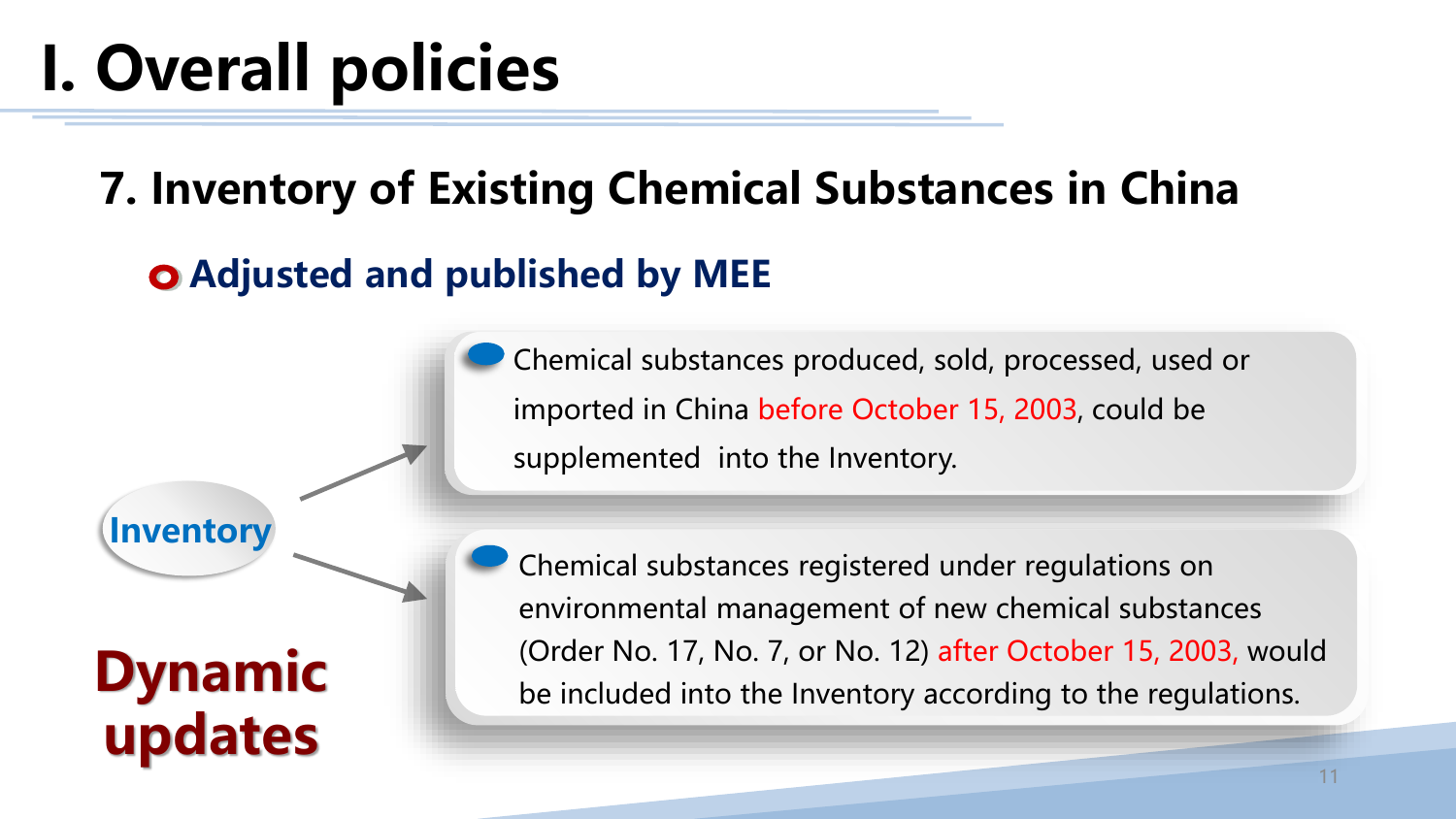### 2 **Requirements for registration of new chemical substances**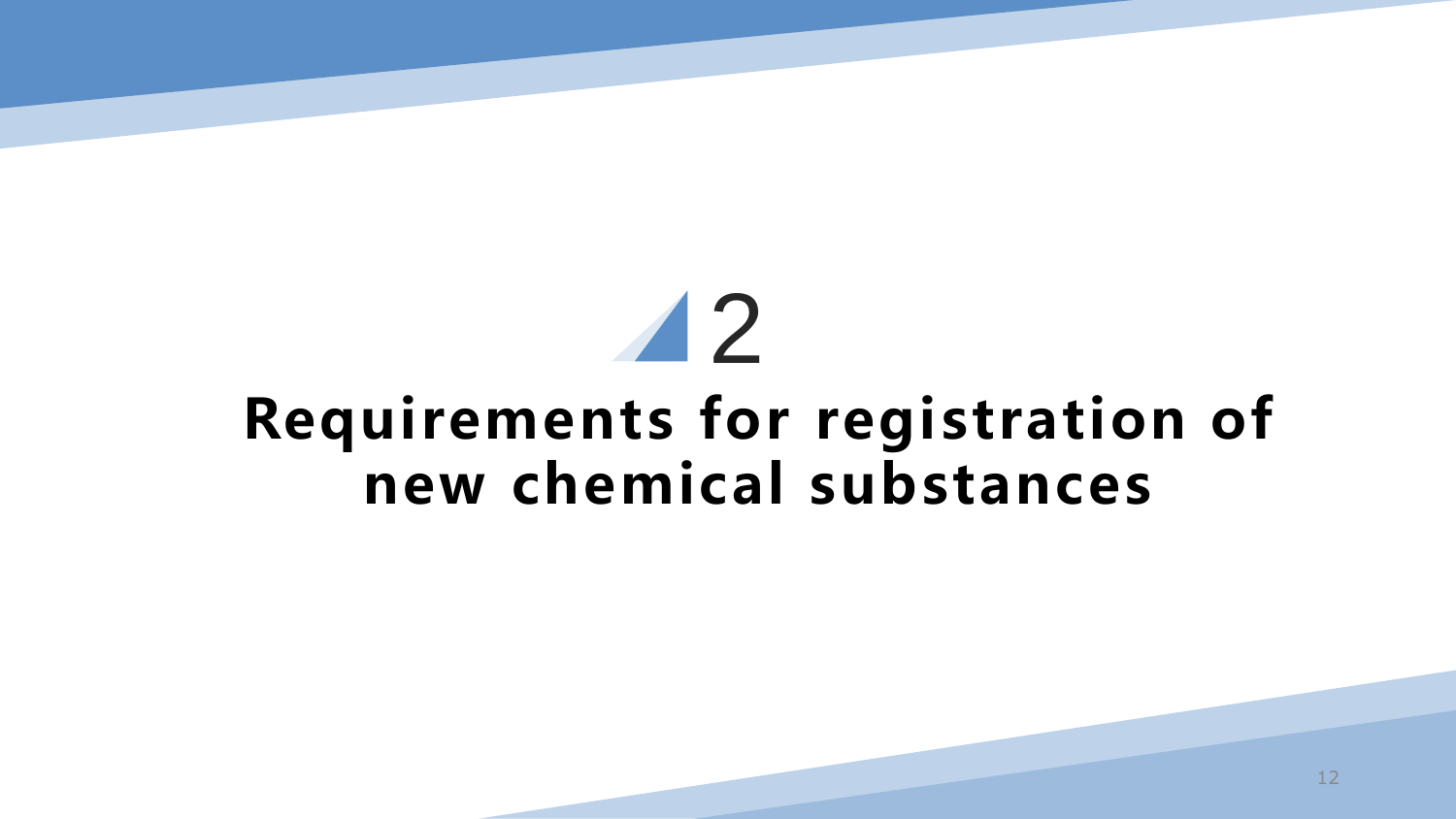**1. Scope of registration**

➢ **"new chemical substances" as stated in the Measures refer to those chemical substances not listed in the Inventory of Existing Chemical Substances in China(IECSC).**

➢ **Chemical substances that are subject to environmental management of new uses as stipulated in the Inventory(IECSC) and are used for industrial purposes other than the permissible use, they shall be subject to environmental management as new chemical substances.**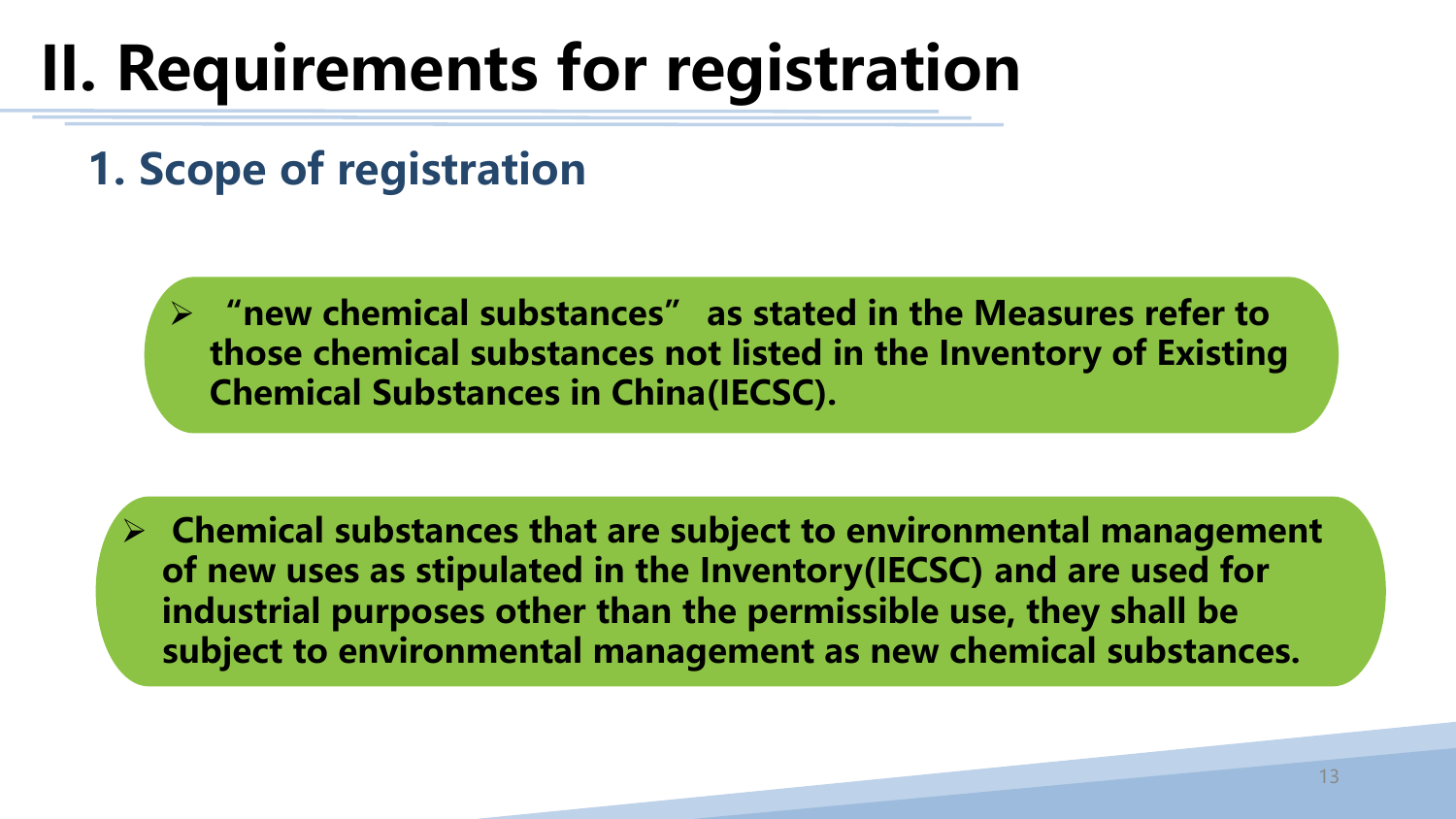### **1. Scope of registration**



• **Medicines (including active pharmaceutical ingredients), pesticides(including technical materials), veterinary drugs (including active pharmaceutical ingredients), cosmetics, food, food additives, feed, feed additives, fertilizers and other products;** • **Radioactive material**

➢ However, where the above products are altered to other industrial uses and the raw materials or intermediates used to produce the above products belong to new chemical substances, the Measures shall apply.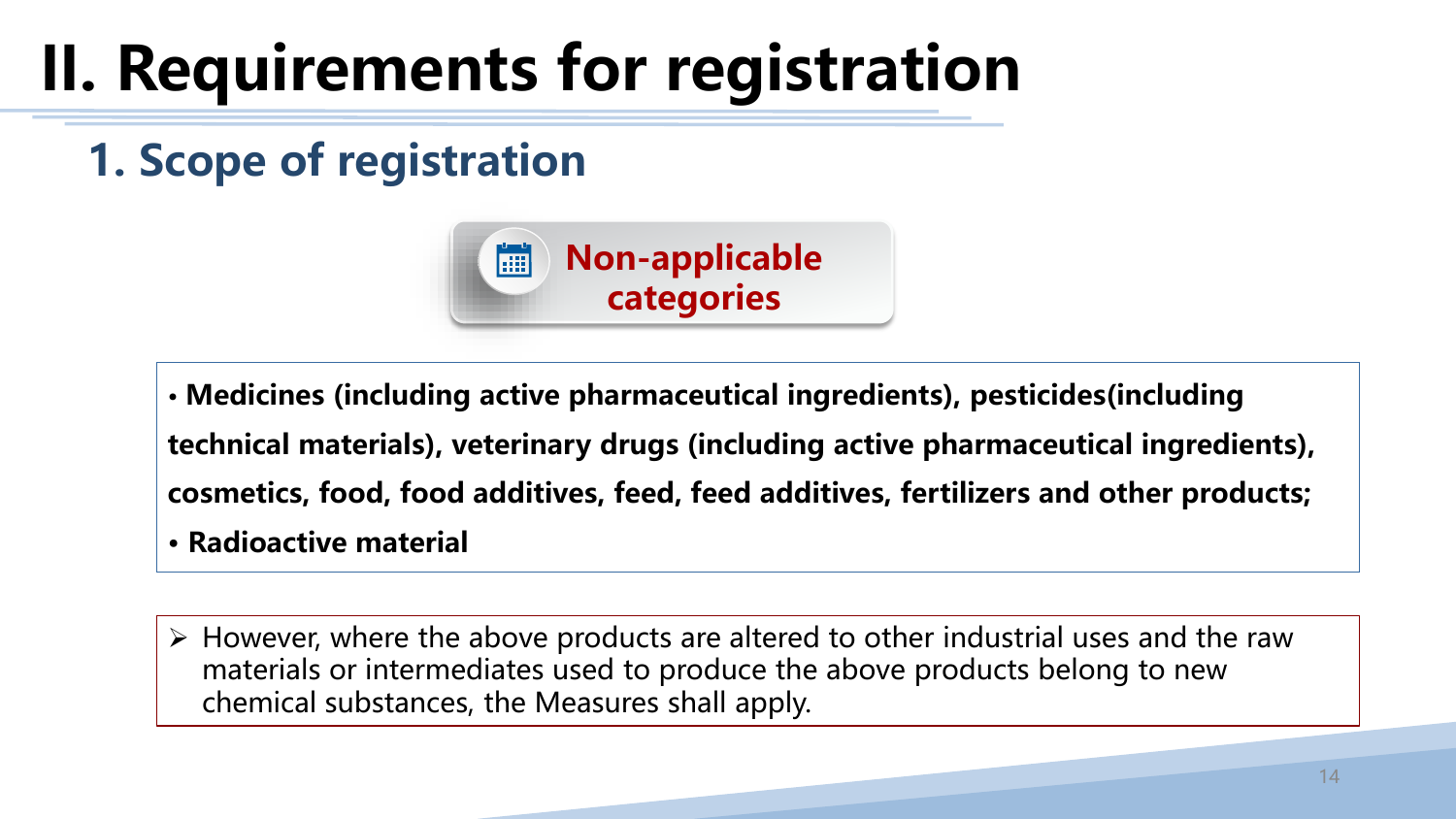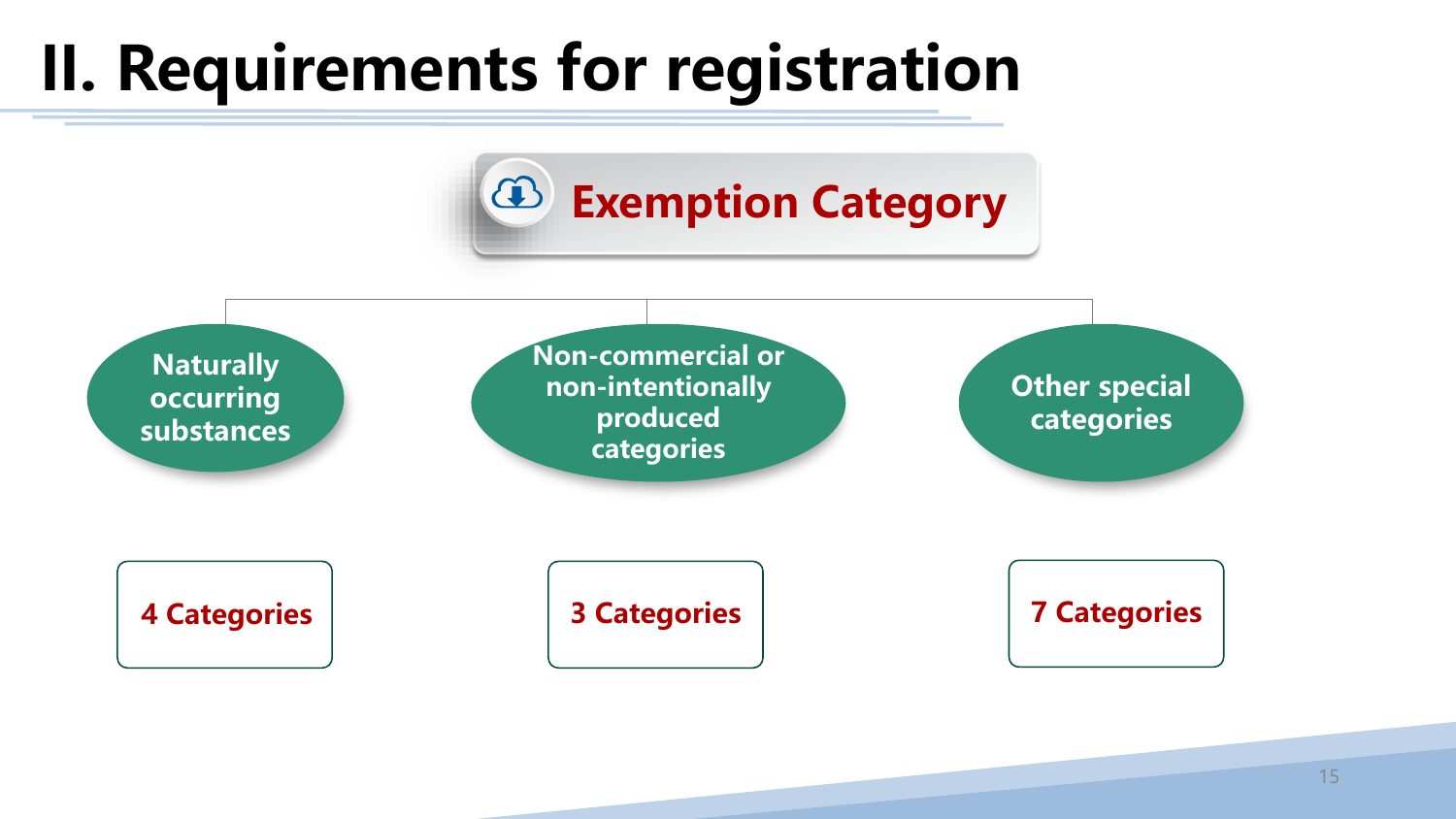**2. Management principles and key points of control**



#### **key points of control**

- new chemical substances that would cause persistent, bioaccumulative or severe harm to the environment or health
- new chemical substances that may stay in the environment for a long time, and may pose rather high risks to the environment and health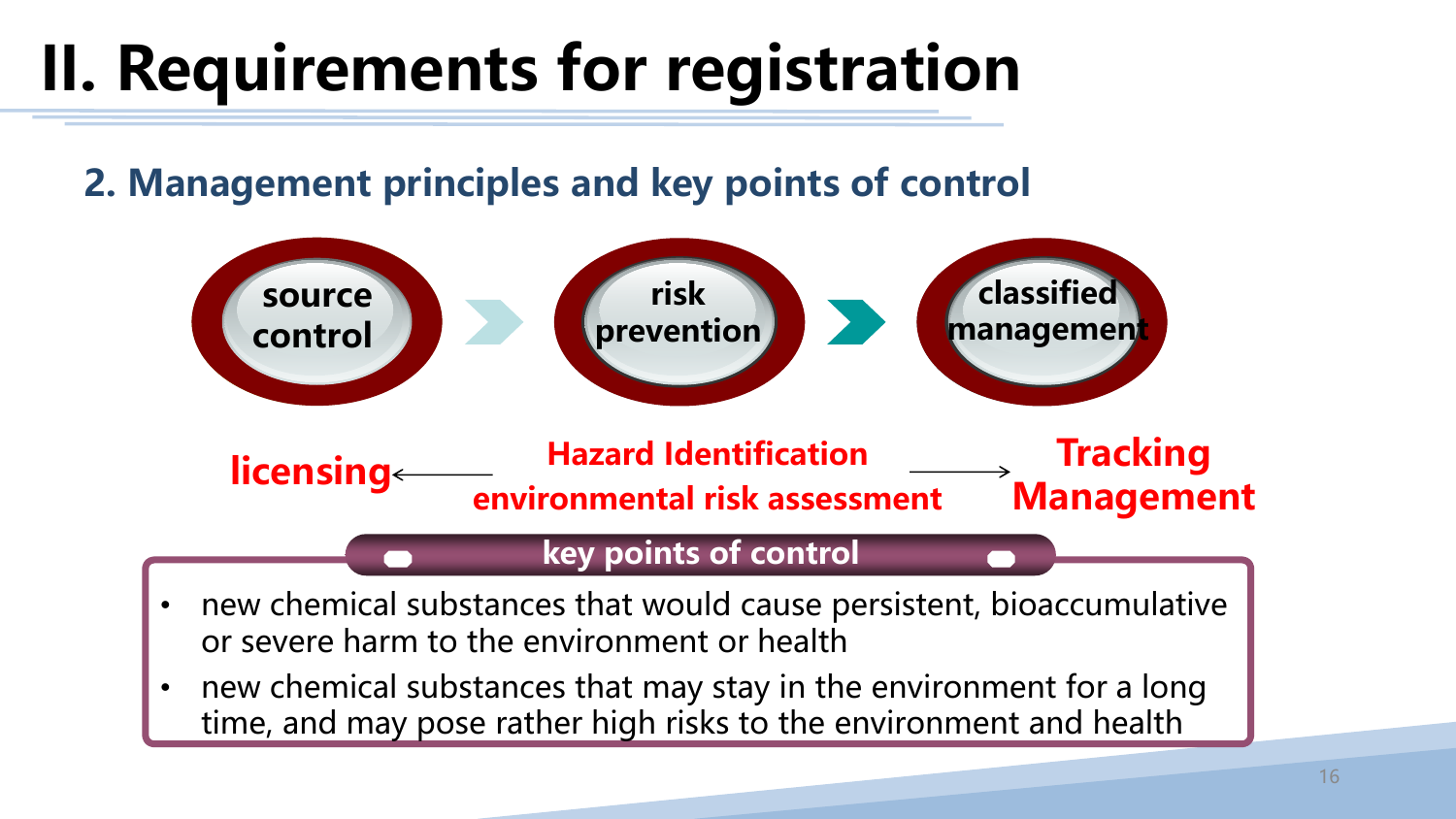### **3. Registration Type**

#### **Regular Registration**

**Annual production or import of new chemical substances > 10 tons/year**

#### **Simplified Registration**

**Annual production or import volume of new chemical substances is 1 to 10 tons/year**

#### **Record**

**1. Annual production or import volume of new chemical substances is less than 1 ton per year; 2. The new chemical monomer or polymer contains no more than 2% of the reactants or polymerS of low concern**

**New Use Environmental Management Registration**

**Substances are used for industrial purposes other than the permitted uses, they shall be subject to environmental management as new chemical substances.**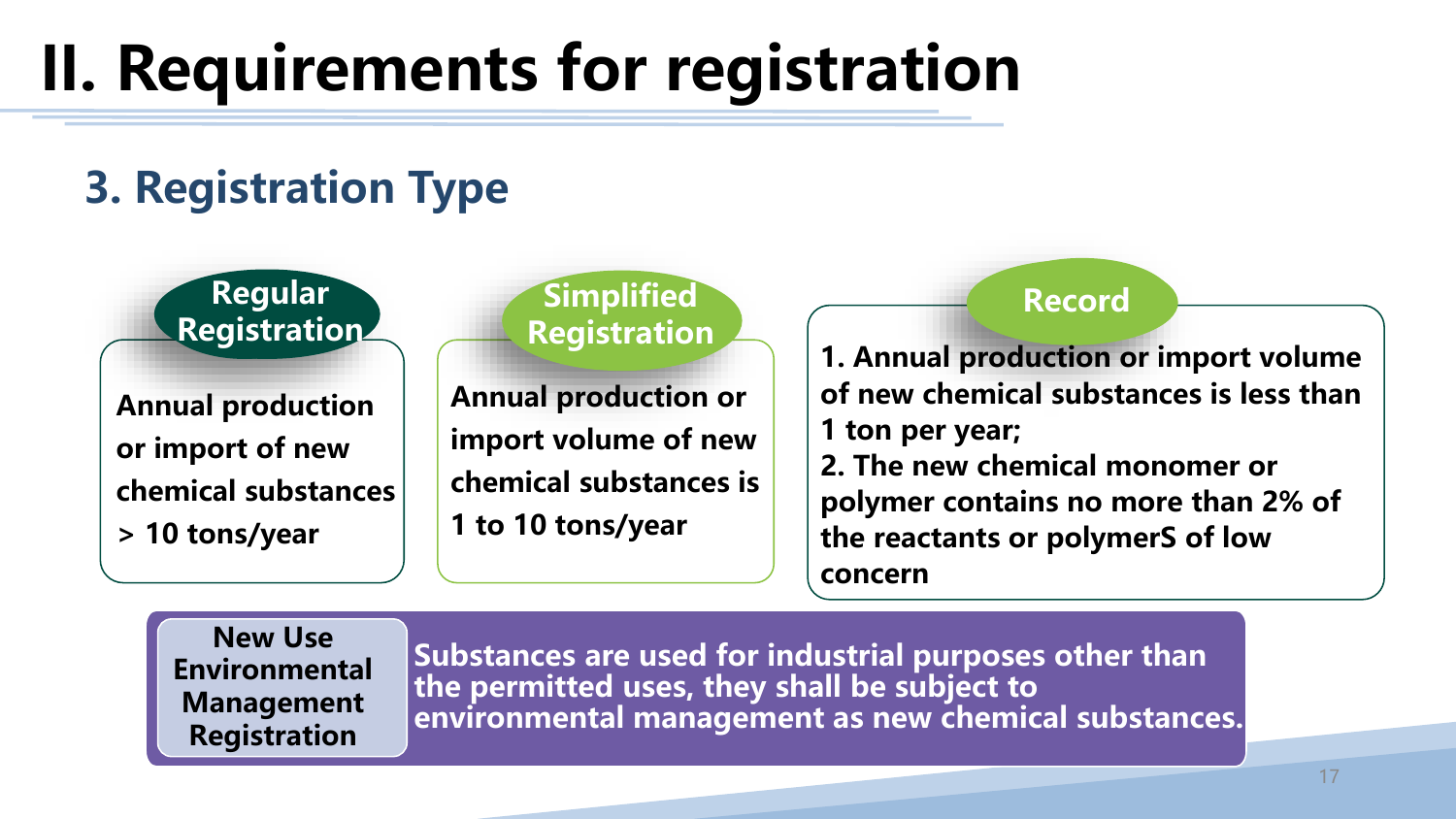### **4. Applicant and Agent**

Enterprises and institutions that are legally registered within China, able to independently bear legal responsibilities, and engaged in the production or import of new chemical substances.

• **Import**

• **Processing and use**

• **Manufacture**

Production or trading enterprises that intend to export new chemical substances to China may also serve as applicants. However, enterprises and institutions that are legally registered within the territory of China and able to independently bear legal responsibilities shall be designated as their agents

New chemical substances such as medicines, pesticides specified in Article 2 of the Measures, where intended for other industrial uses, the producer, importer or processor and user of relevant products may act as the Applicant.

For chemical substances that have been listed in the Inventory and been subject to environmental management for new uses, and are intended for industrial purposes other than permissible uses, the producer, importer or processor and user of relevant chemical substances may act as the Applicant.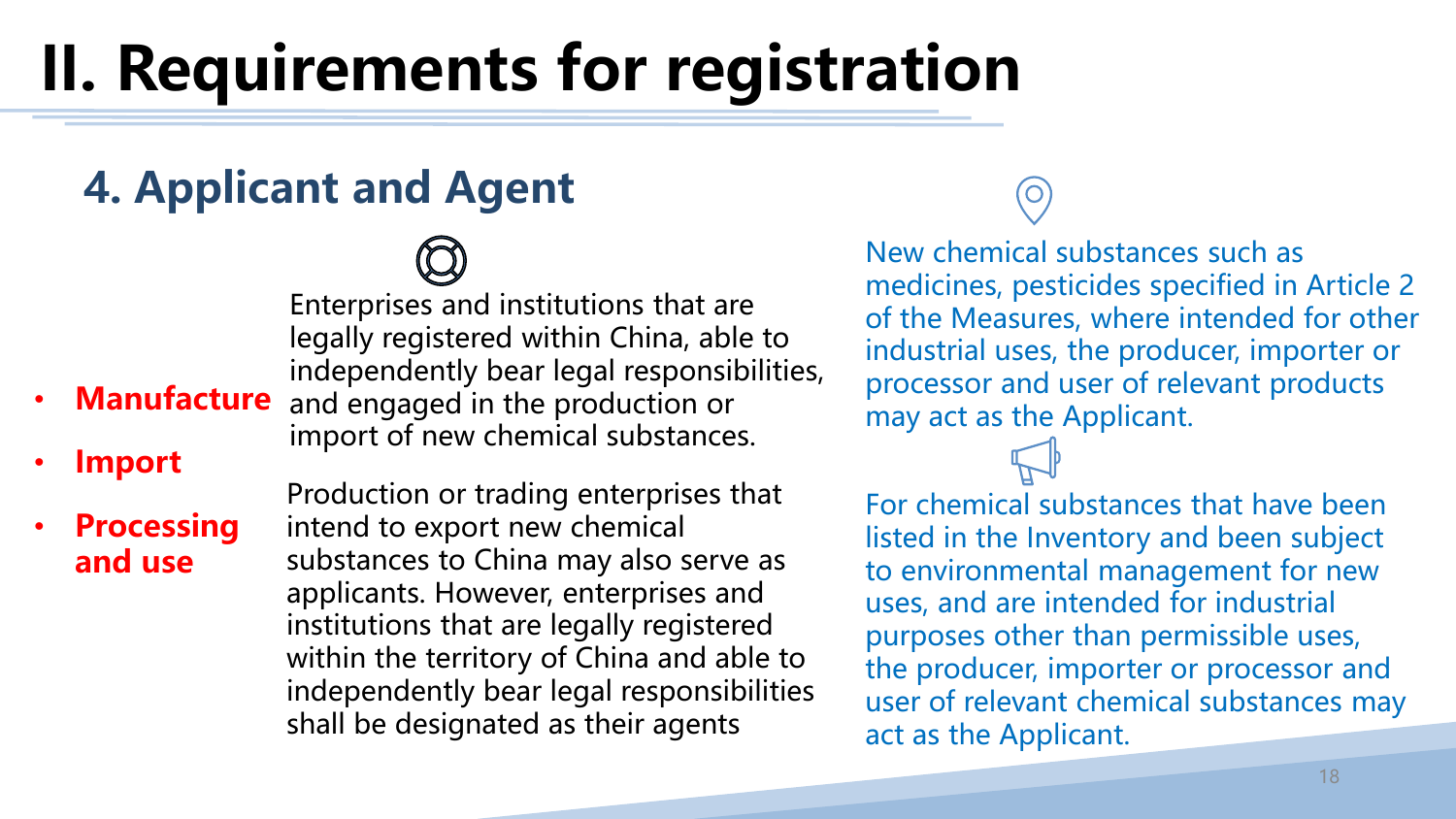### **4. Applicant and Agent**

Enterprises and institutions that are legally registered within China and able to independently bear legal responsibilities shall be designated as their agents

The contents need to be clearly defined in the contract or agreement between applicant and agent

The applicant and the agent perform the new chemical substance environmental management registration and postregistration obligations jointly, and bear the responsibilities

Relevant responsibilities and obligations

of changing agents;

Validity period of the agency relationship.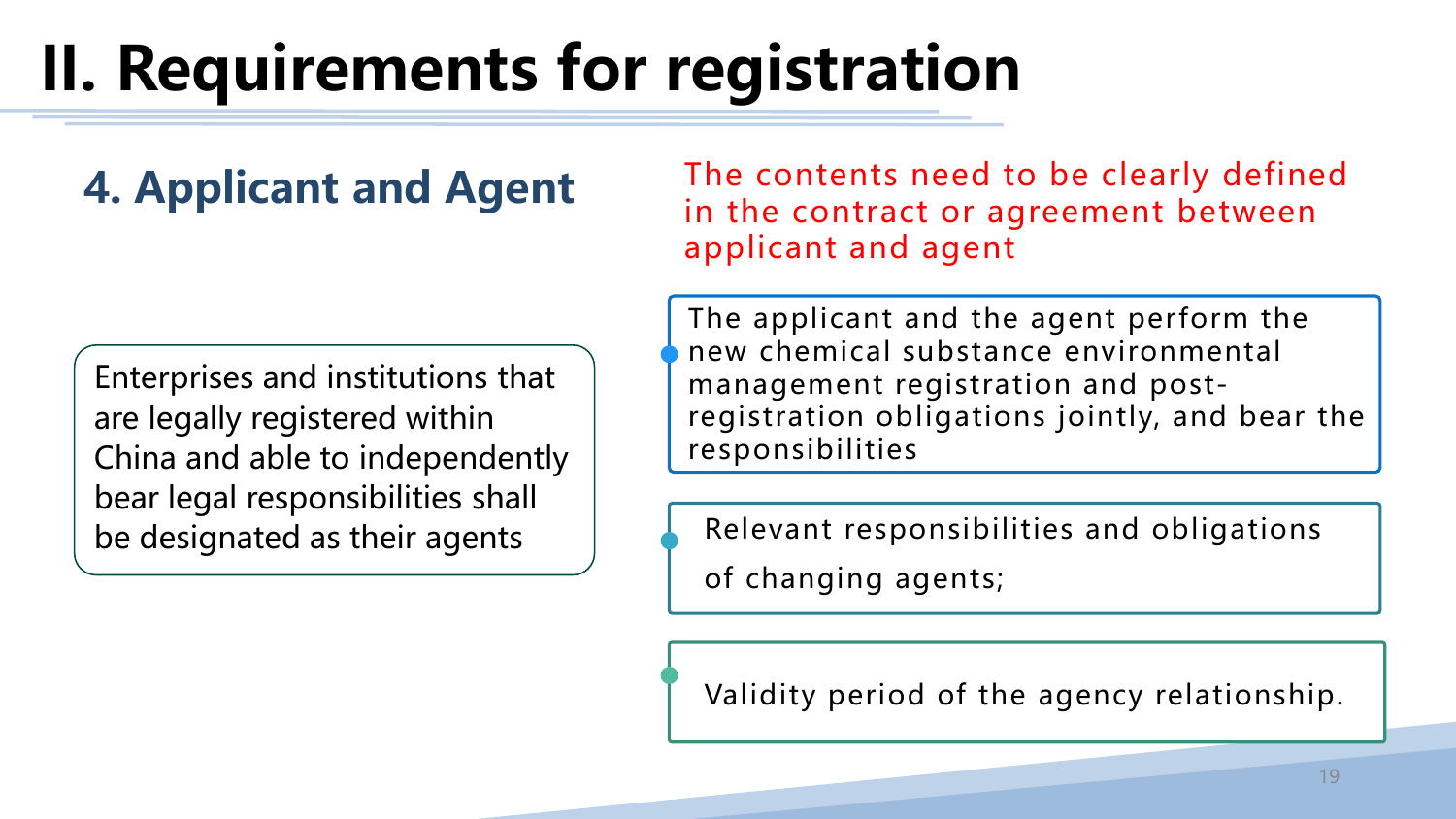### **5. Dossier requirements for registration**

**Simplified Registration Dossier requirements**

- Regular Registration Application Forms
- Legal entity certificate or business license, agency contract or agreement, letter of attorney;
- Test reports or data on physical and chemical, and ecotoxicology properties
- Conclusion and basis for determination of persistence, bioaccumulation and toxicity
- Explanatory Materials on the necessity of information protection
- Commitment letters to implementing or transmitting environmental risk control measures;
- Qualification of testing agency
- Other avaliable information on the environmental and health hazard characteristics and environmental risks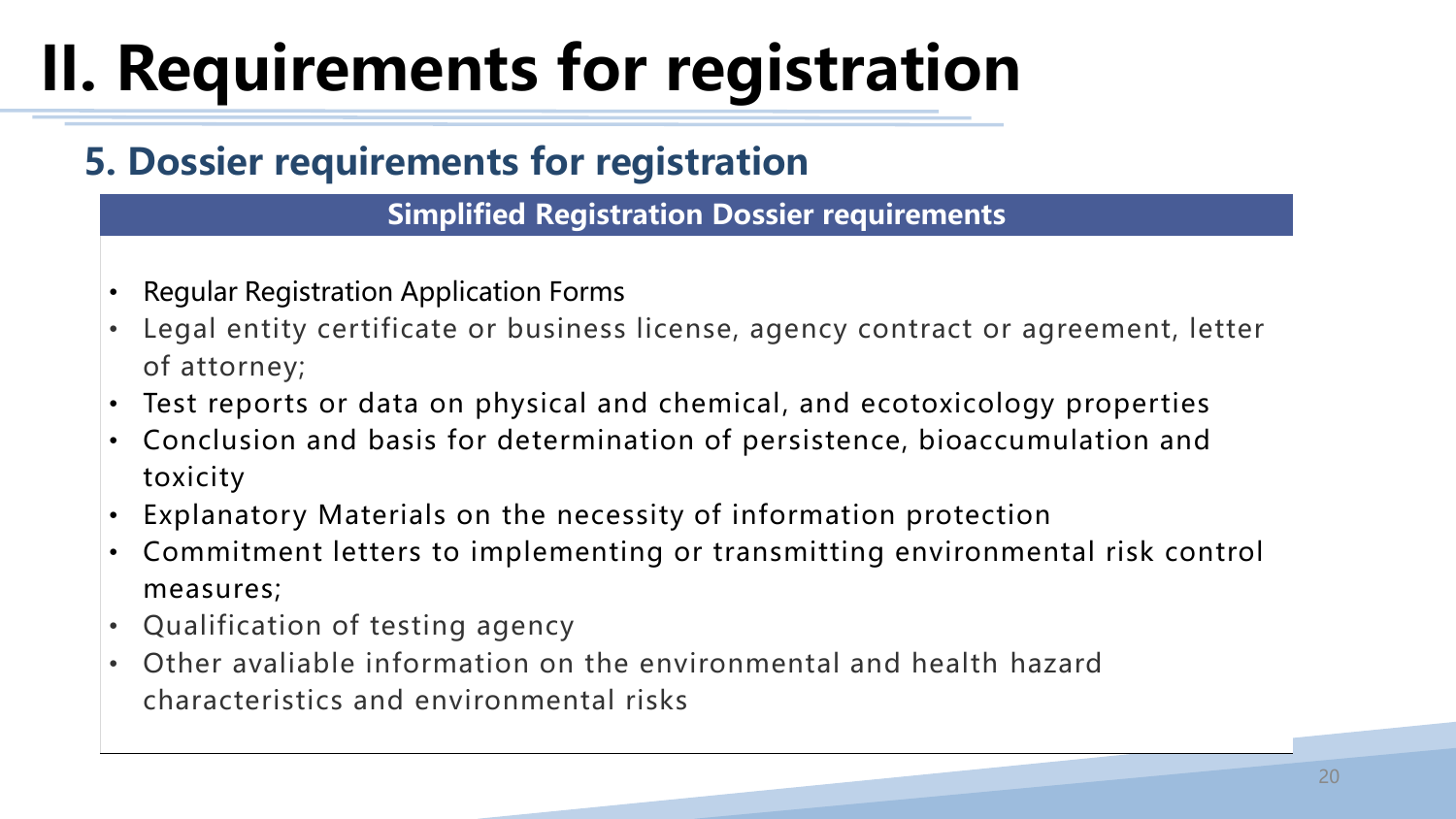### **5. Dossier requirements for registration**

**Regular Registration Dossier requirements**

- Regular Registration Application Forms
- Legal entity certificate or business license, agency contract or agreement, letter of attorney;
- Test reports or data on physical and chemical, toxicology and ecotoxicology properties
- Environmental risk assessment report
- Social and economic benefit analysis report (for highly-hazardous new chemical substances)
- Explanatory Materials on the necessity of information protection
- Commitment letters to implementing or transmitting environmental risk control measures and environmental management requirements;
- Qualification of testing agency
- Other avaliable information on the environmental and health hazard characteristics and environmental risks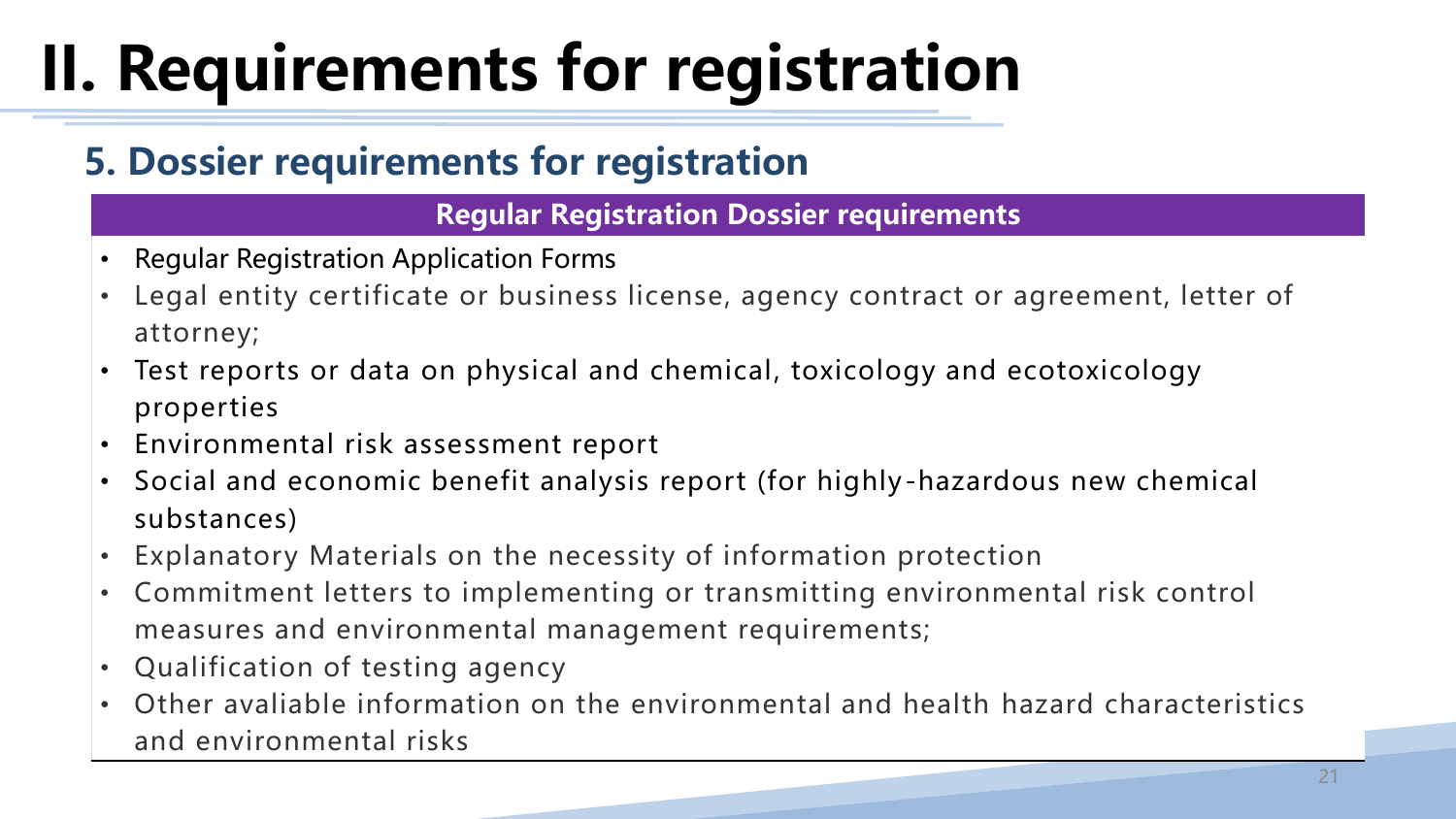### **5. Dossier requirements for registration**

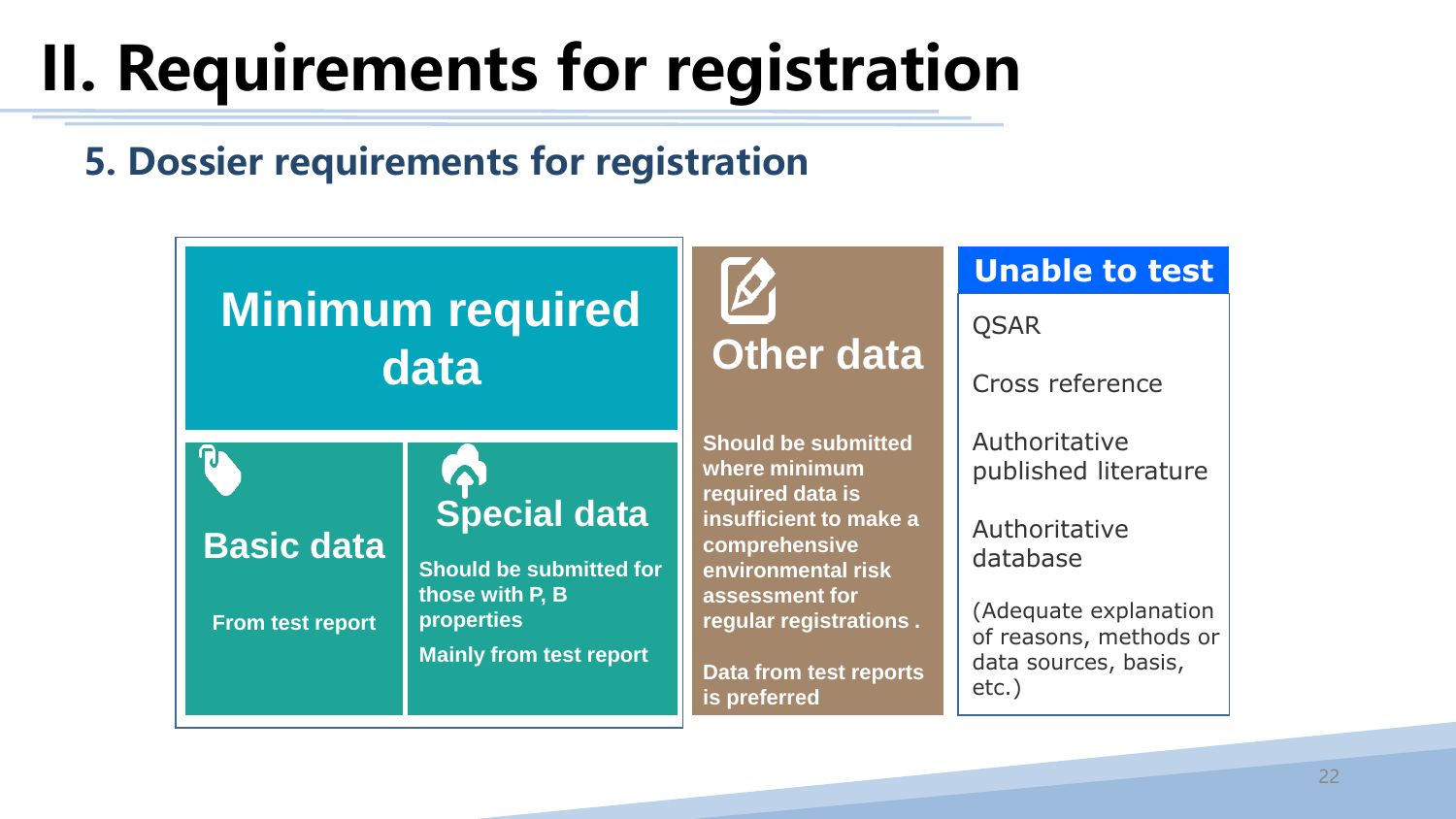#### **5. Dossier requirements for registration**

The ecotoxicology test report shall include test data completed in accordance with relevant standards by using organisms of China offered for test.



**Test Organisms in China refer to native organisms bred and propagated in China that meet the technical requirements of standard testing methods or test guidelines and are used for specific tests .** *Gobiocypris rarus* **in China**

### **Activated sludge**

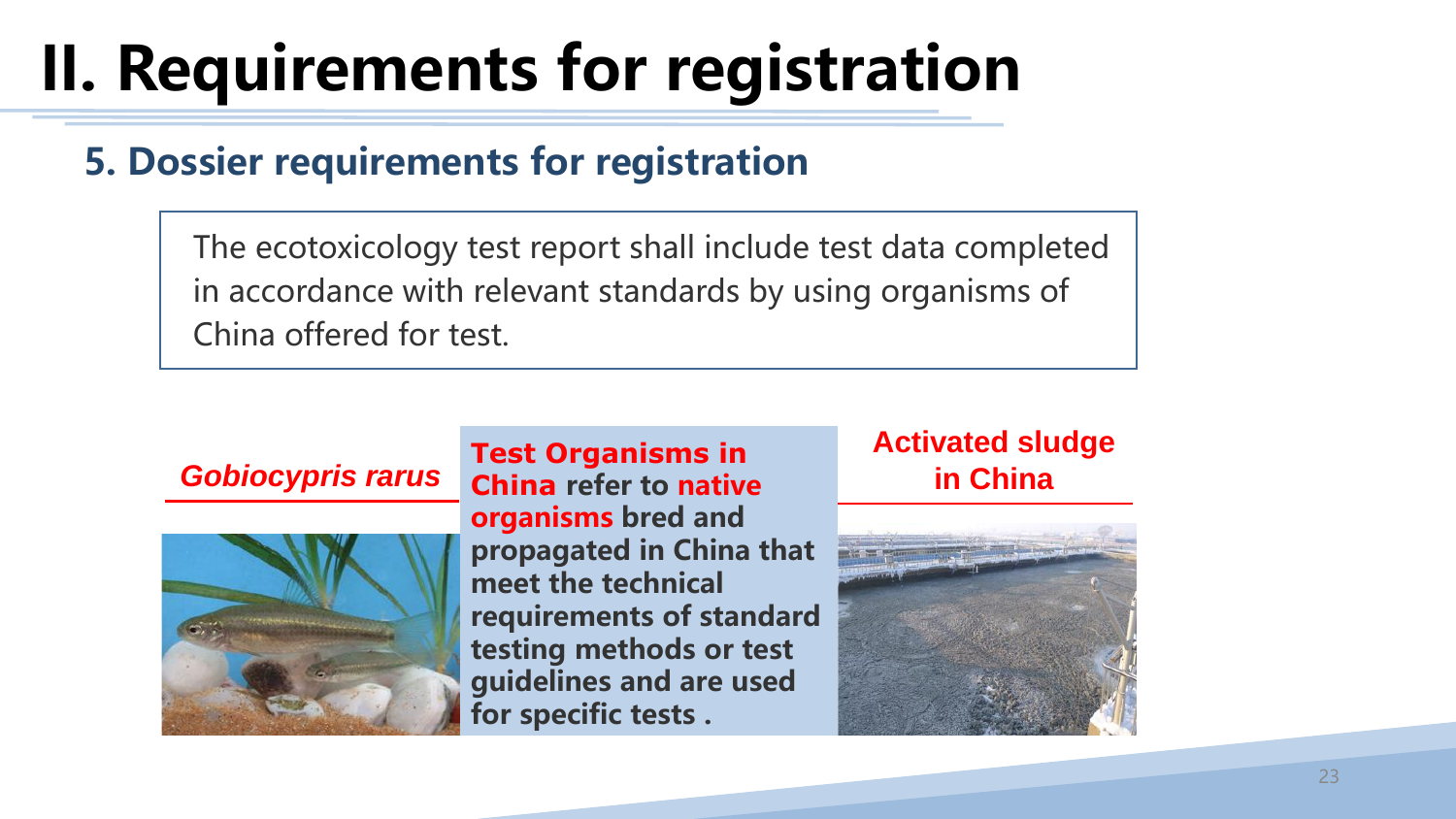### **5. Dossier requirements for registration**

### **Environmental 1 2**

- In a quantitative approach;
- characterization;<br>Published in the set of the set of the set of the set of the set of the set of the set of the set of the set o • Clarified specific requirements for hazard assessment, exposure assessment, and risk
- Build scenarios based on the life cycle stages and uses in China;
- Carried out based on technical guidelines.

#### **1. discussion risk assessment Socio-economic benefit Socio-economic benefit analysis**

- **2. 2.** new chemical substance and chemical • Description of the activity scenarios of substances for application uses;
- **•** Analyze and evaluate environmental, health, economic, and social impacts;
	- Economic and social benefits outweigh the risks to human health and the environment, and have considerable or obvious advantages in both aspects.  $\sum_{\alpha=0}^{\infty}$

 $\circ$   $\equiv$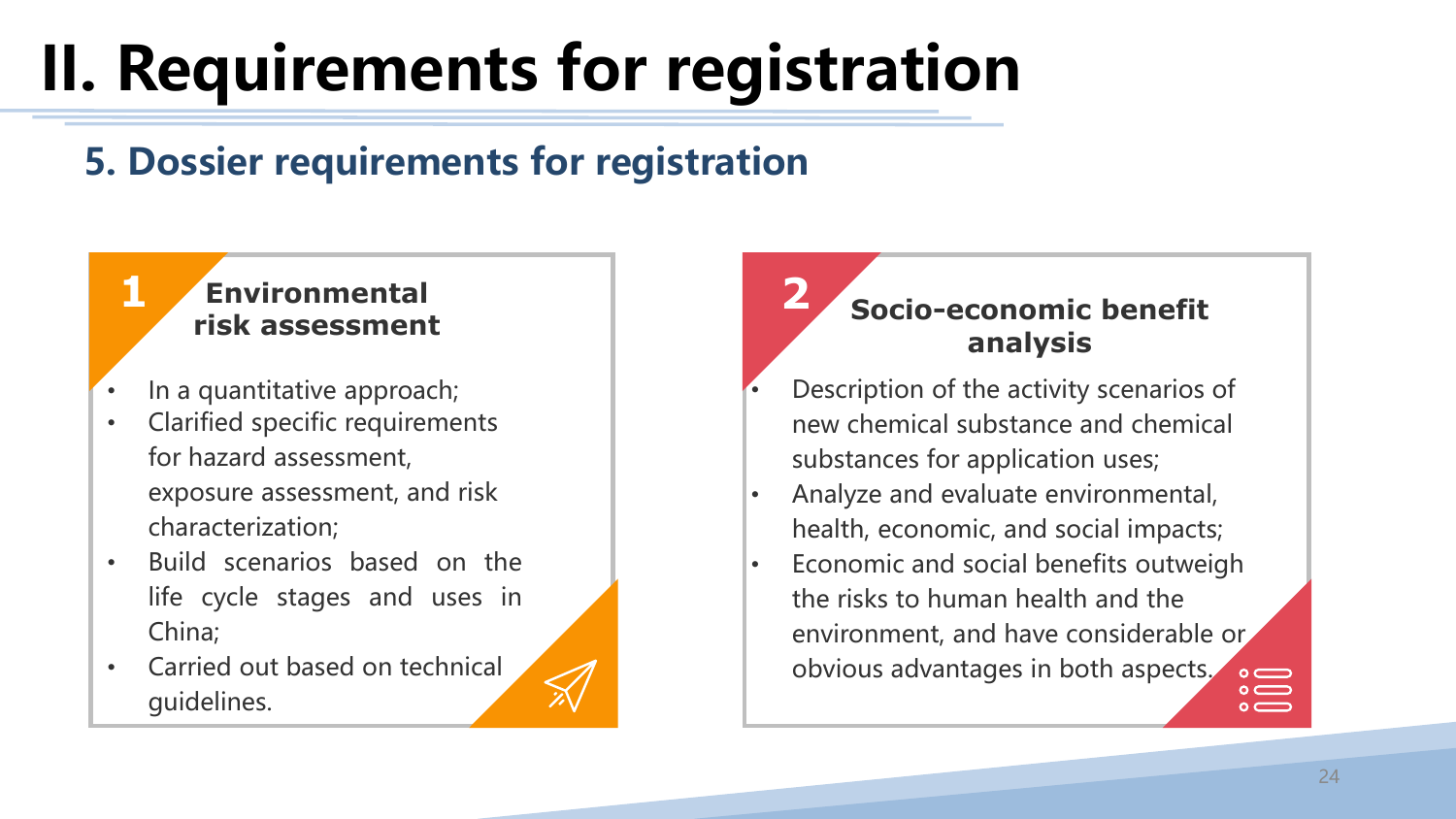### **5. Dossier requirements for registration**

#### **3 Application for identification information protection**

- Chinese and English name, CAS number, molecular formula and structural formula, etc.;
- Information protection statement and other necessity explanatory materials.
- When the registered substance is included in the Inventory, postponement of disclosure of identification information can be applied for the chemical substance subject to information protection, necessity explanatory materials

#### **Necessity explanatory materials include:**

- Specific information column and corresponding protection period;
- A description of whether the information is known to the public;
- A description of whether the information has commercial value;
- Whether relevant measures have been and will be continuously taken to protect the information applied for protection from disclosure, and the specific measures.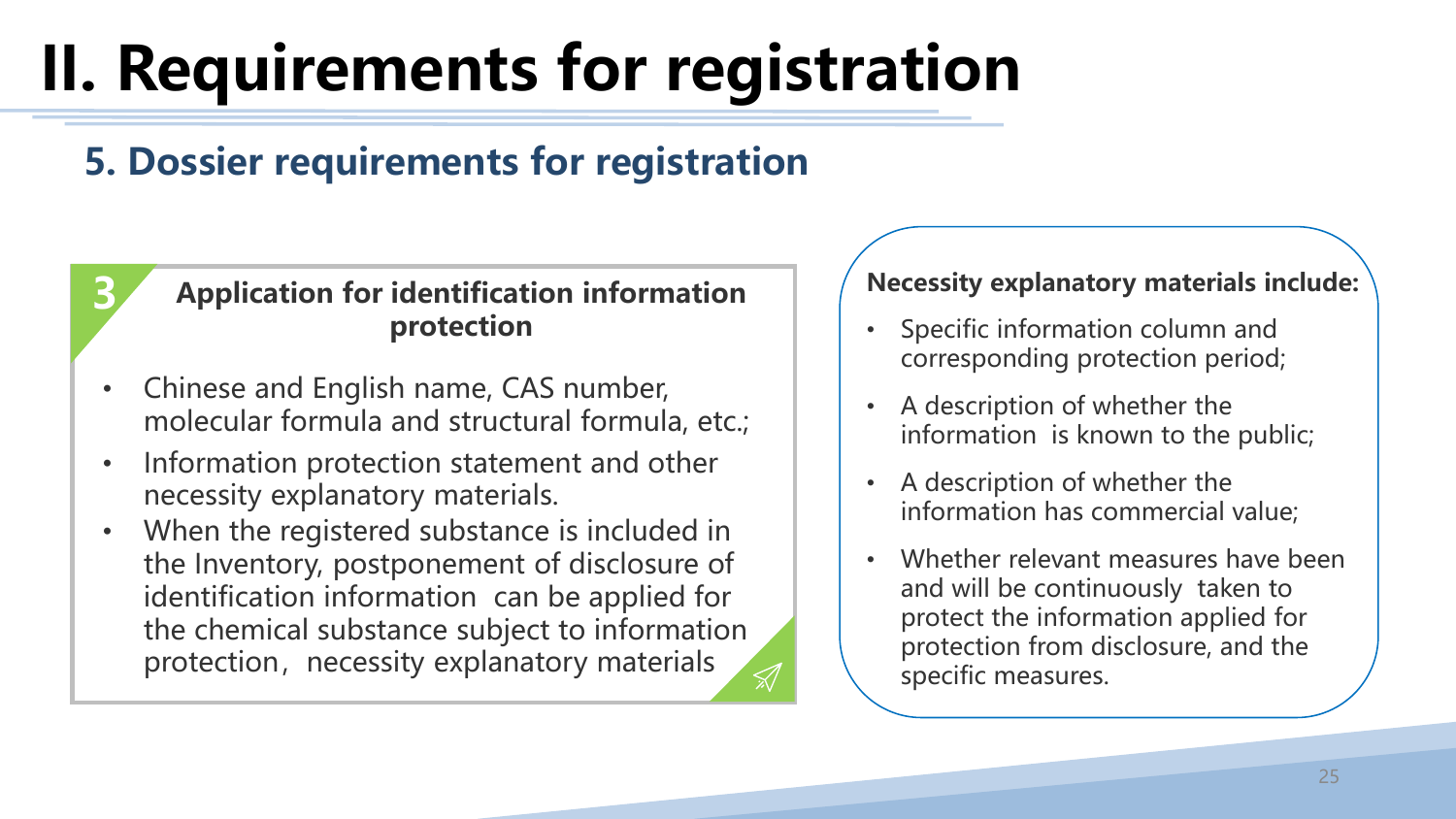### **5. Dossier requirements for registration**

**4**

**5**

#### **Chemical substances that cannot be tested**

If it is not possible to carry out toxicology or ecotoxicology tests, data derived from estimates, analogue cross-references or literature can be submitted.

### **Chemical substances used only as pesticide intermediates, pharmaceutical intermediates or veterinary intermediates**

Only basic data could be submitted for the minimum required data for toxicology and ecotoxicology. Detailed information on the intermediates use of chemical substances should also be submitted.

 $\sum_{\substack{0\\0}}^{\infty}$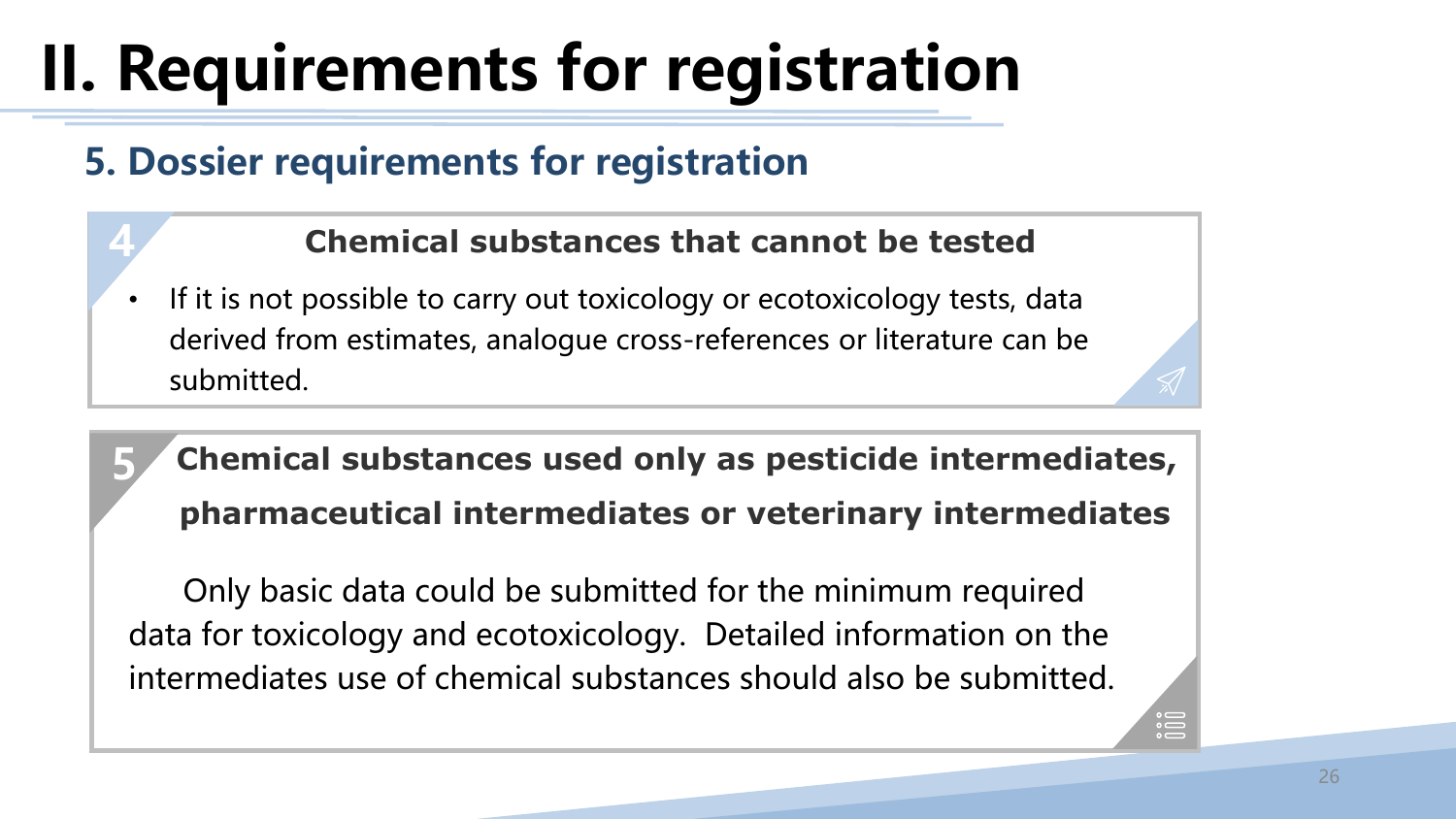### **5. Dossier requirements for registration**

#### ⚫ **High-hazard chemical substances**

High-hazardous chemical substances are those with persistence, bioaccumulation and toxicity, and with very persistence and very bioaccumulation at the same time, or those with equivalent environmental or health hazard

High-hazardous chemical substances with equivalent environmental or health hazards include but are not limited to endocrine disruptors (EDCs) and highly toxic (acute or chronic) substances

#### **PBT/vPvB assessment:**

Tiered Testing and Assessment Judgment Criteria + Screening methods and Criteria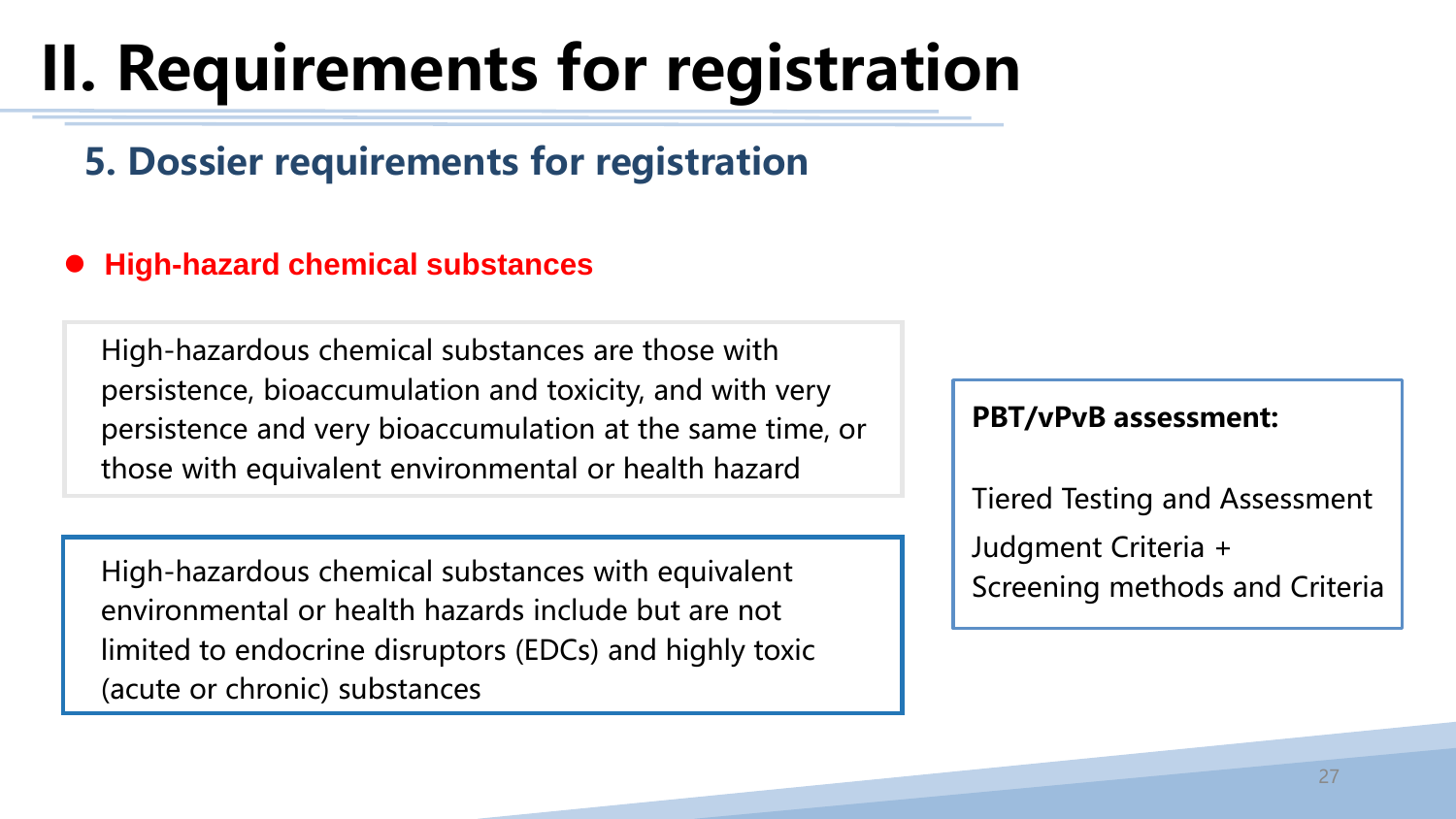**6.Registration process and timeline**



**Regular Registration/Simplified Registration**

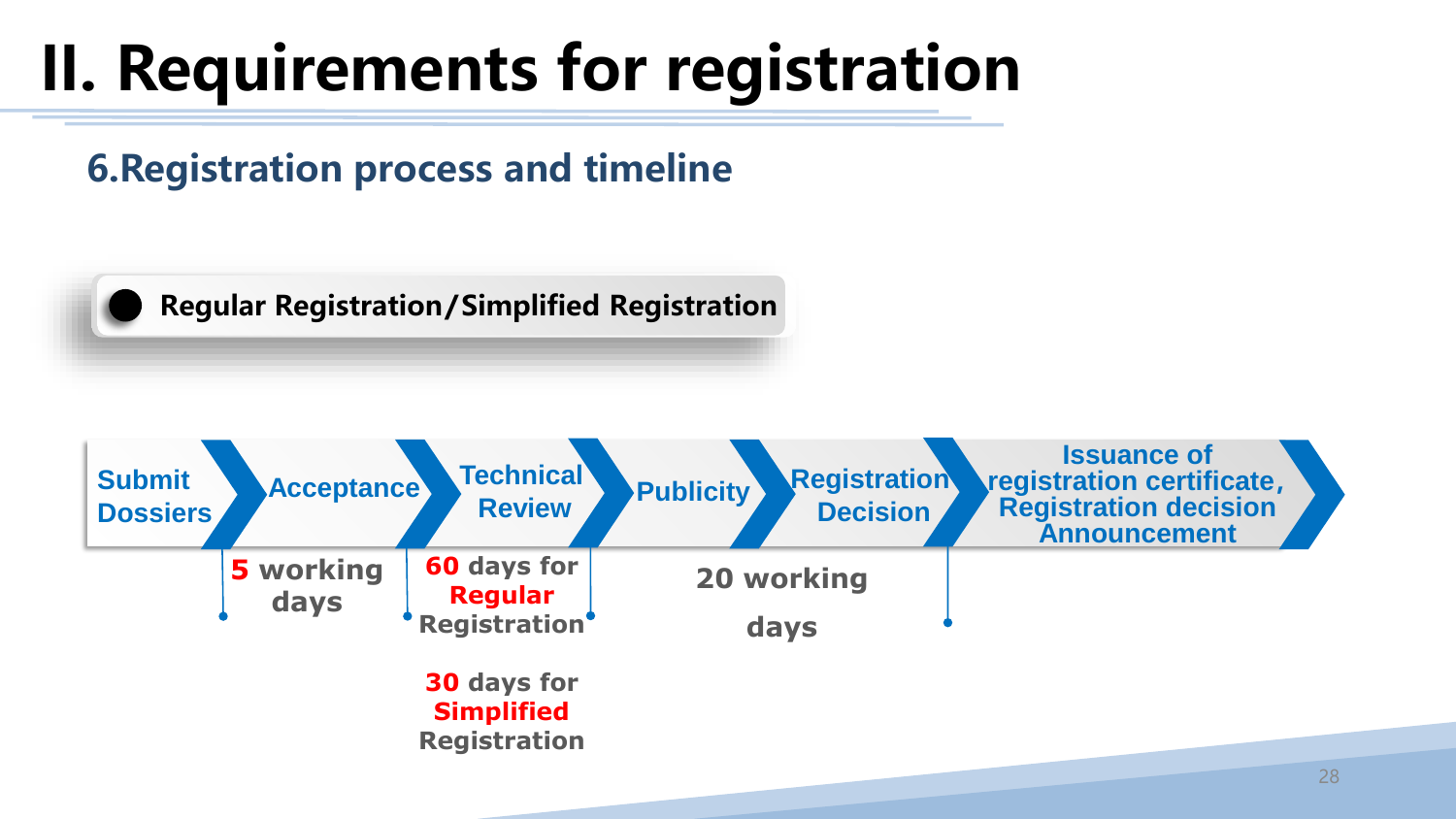### **6.Registration process and timeline**

**Approval qualification** No unreasonable **for Regular Registration**  environmental risks are found, registration shall be approved.

For high-hazardous chemical substances, the requirements for the necessity of application activity shall also be met

### **Approval qualification For Simplified Registration**

substances those not found to be persistent, bioaccumulative and toxic, and not found to have any accumulated environmental risks, registration shall be approved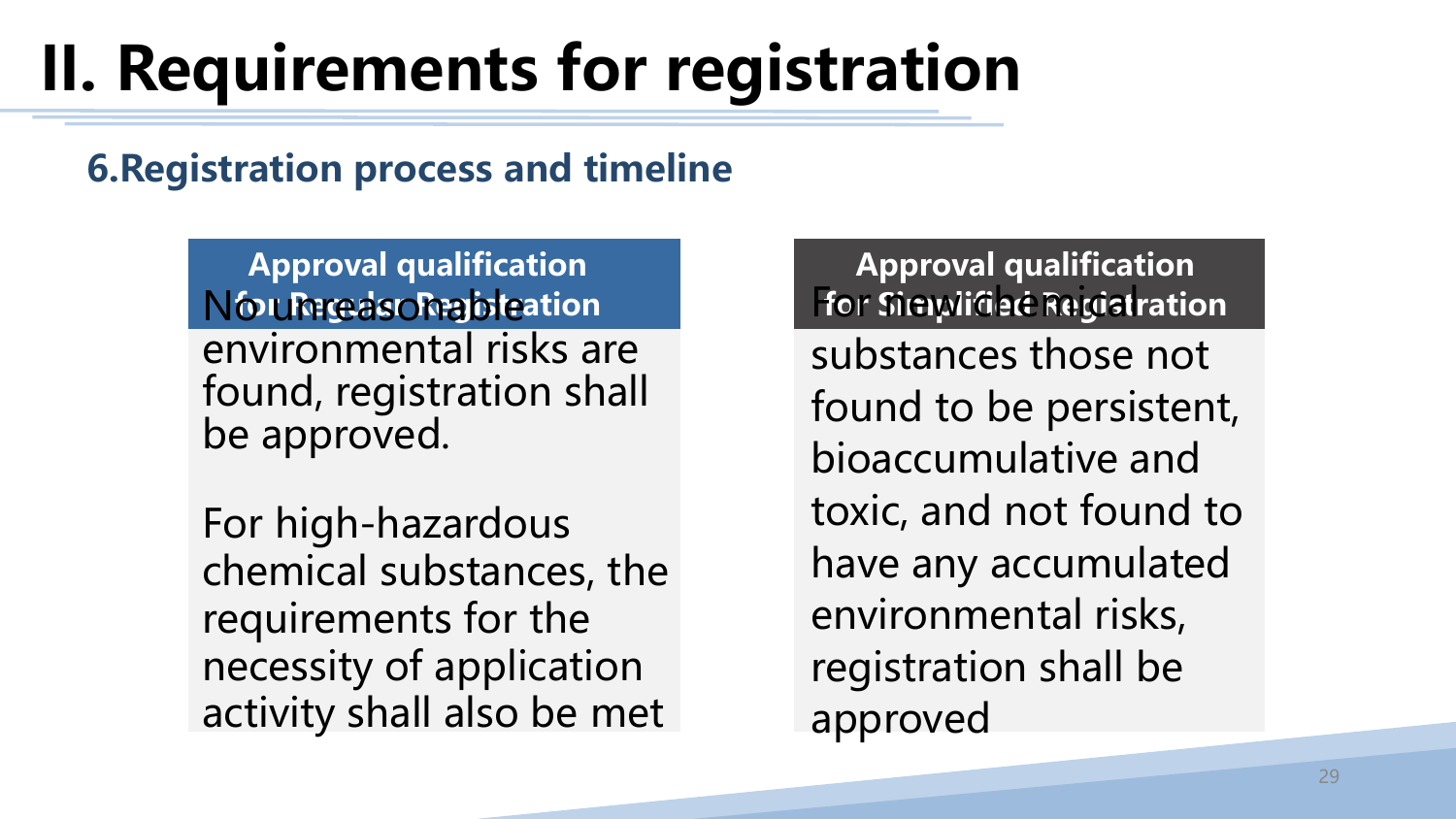### **7. Information change of Registration certificate**



#### **Dossier requirements**

- Resubmission of the registration application form and a statement of reasons for the change;
- New environmental risk assessment reports;
- New environmental risk control measures to be taken and description of suitability ;
- New test report or data;
- Socio-economic benefit analysis report (if required);
- New commitment letters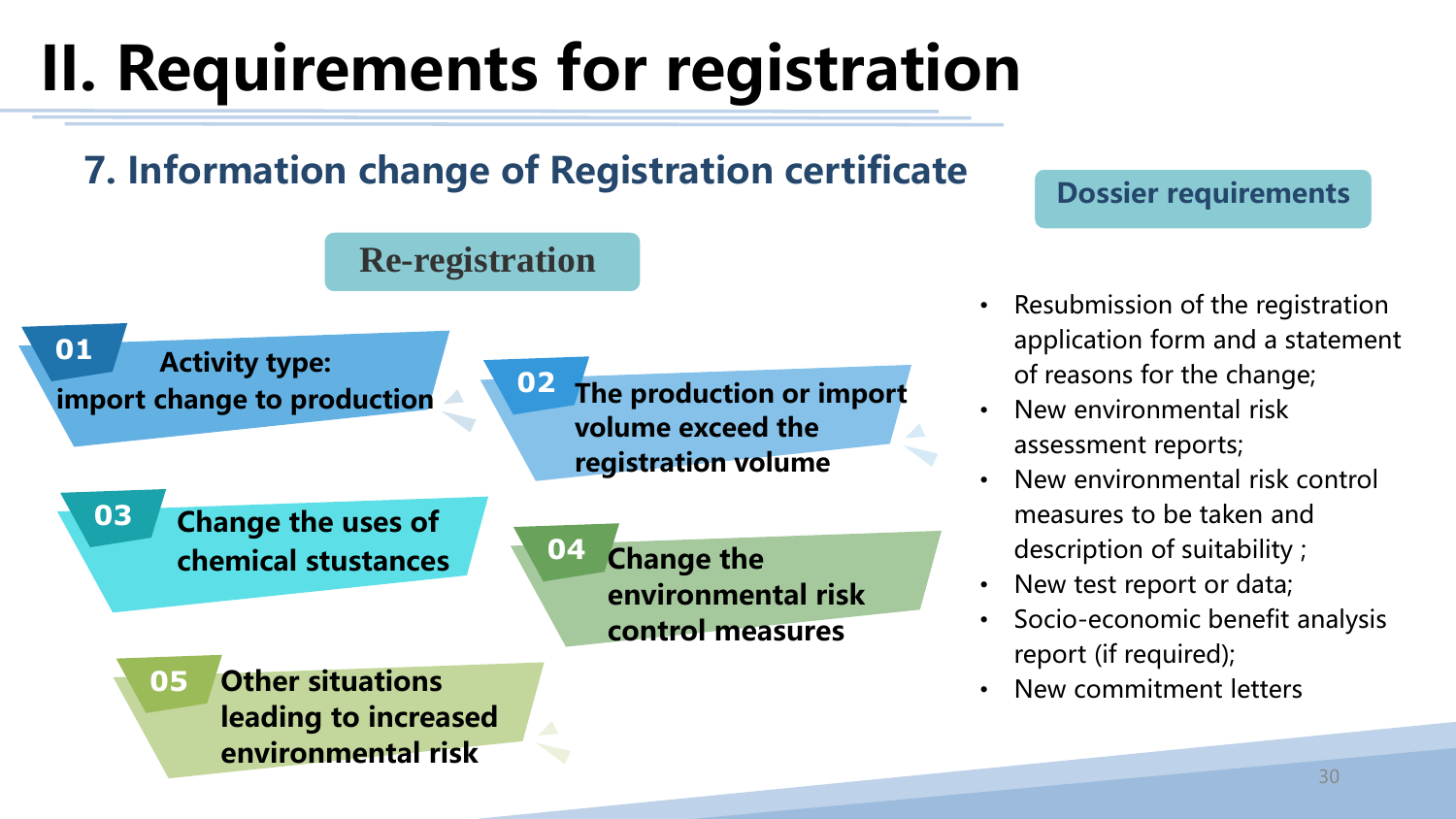### **7. Information change of Registration certificate**

- •**Chang of Applicant/Agent name**
- •**Change of registered agent**
- •**Activity type: change from production to import, or increase imports activity**
- •**Change of identification information such as chemical names, CAS NO., molecular formulas and structural formulas**

•**Registration volume**

•**Activity type** 

**Change of** 

**Regular** 

**Registration** 

**Certificates**

•**Application use**

2

1

- •**Environmental Risk Control Measures**
- •**Change of Applicant/agent name**
- •**Change of registered agent**
- •**Change of chemical names, CAS NO., molecular formula and structural formula and other identification information**

**Change of Simplified Registration Certificates**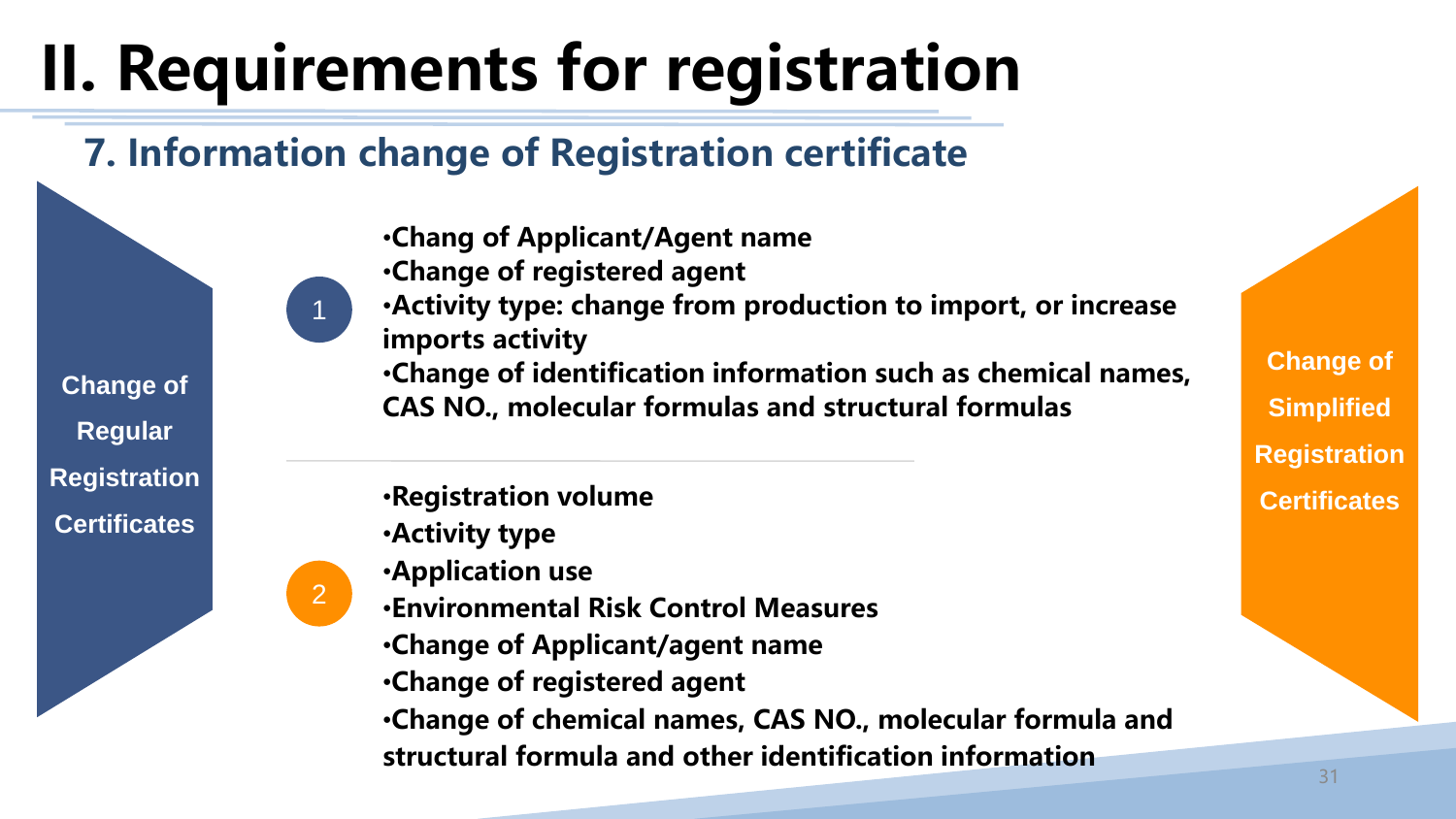**8. Dossier requirements for Record Notification**

#### **Record Notification**

**I. The annual production or import volume of new chemical substances is less than 1 Ton/a**

**II. The polymer contains no more than 2% of new monomers or reactants, or belongs to a polymer of low concern**

#### **Record Notification for Polymers**



**Meets the definition of polymer in the guideline** 



- **Meets one of the two polymer Record conditions**
- **Doesn't meet any polymer record exclusions**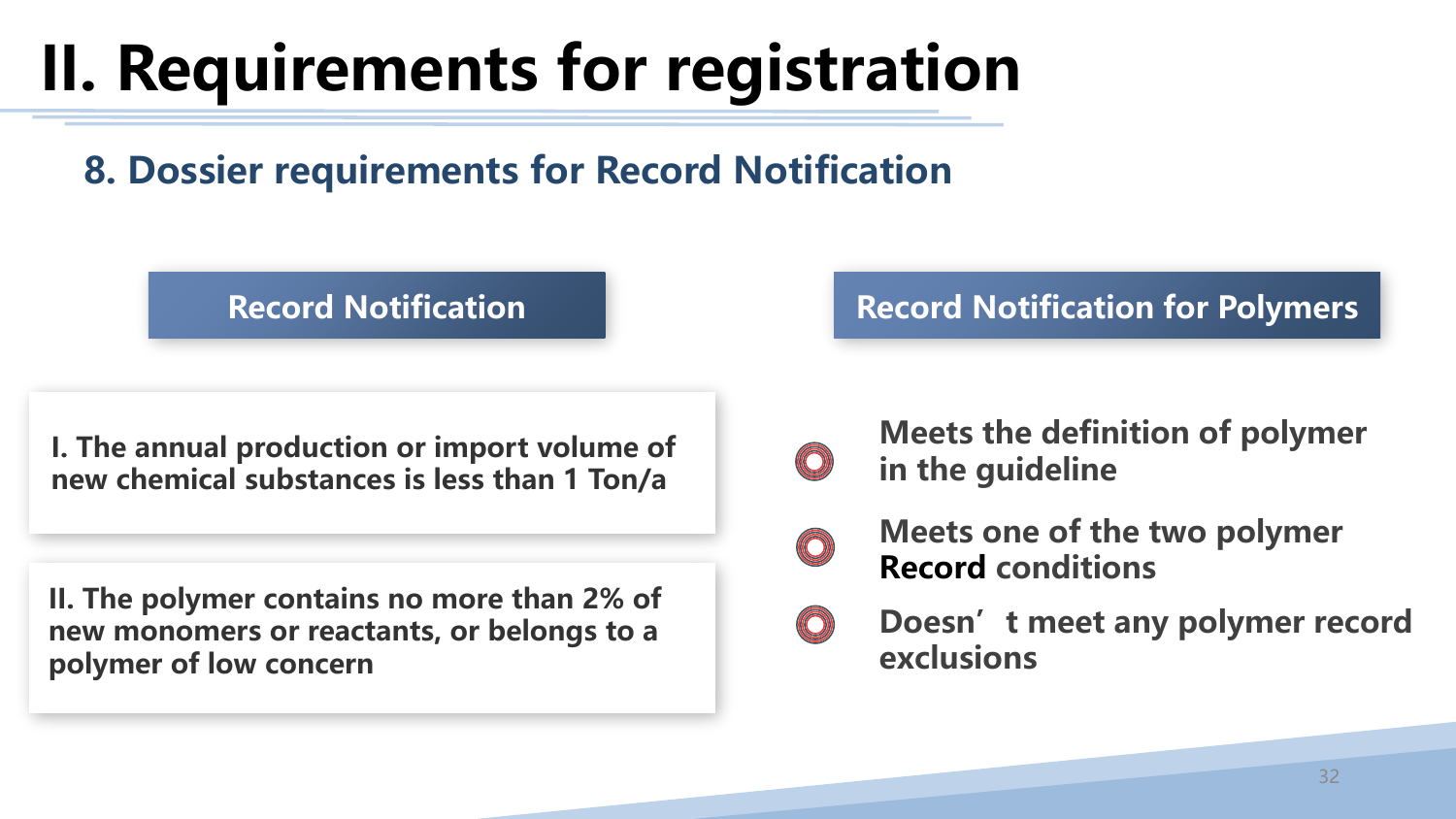#### **Polymer Record Exclusions**

- **1 Cationic polymers, or those polymers that are anticipated to become cationic polymer in natural aquatic environment (such as polymer containing amine group and isocyanate).**
- **2 Degradable or unstable polymers, including those that are easy to degrade, decompose and depolymerize, and those that decompose after production or use.**
- **<sup>3</sup> Water absorbing polymers with a number-average molecular weight of 10,000 or more.**
- **4 Fluorine-containing polymers that contain the structure fragment of perfluoroalkyl sulfonate group and perfluoroalkyl carboxylic acid group or fluorine telomeres, or; that contain the structure fragment of perfluoroalkyl groups covalently bonded with carbon or sulfur atoms in polymer molecules.**
- **5 Elemental Composition Restrictions**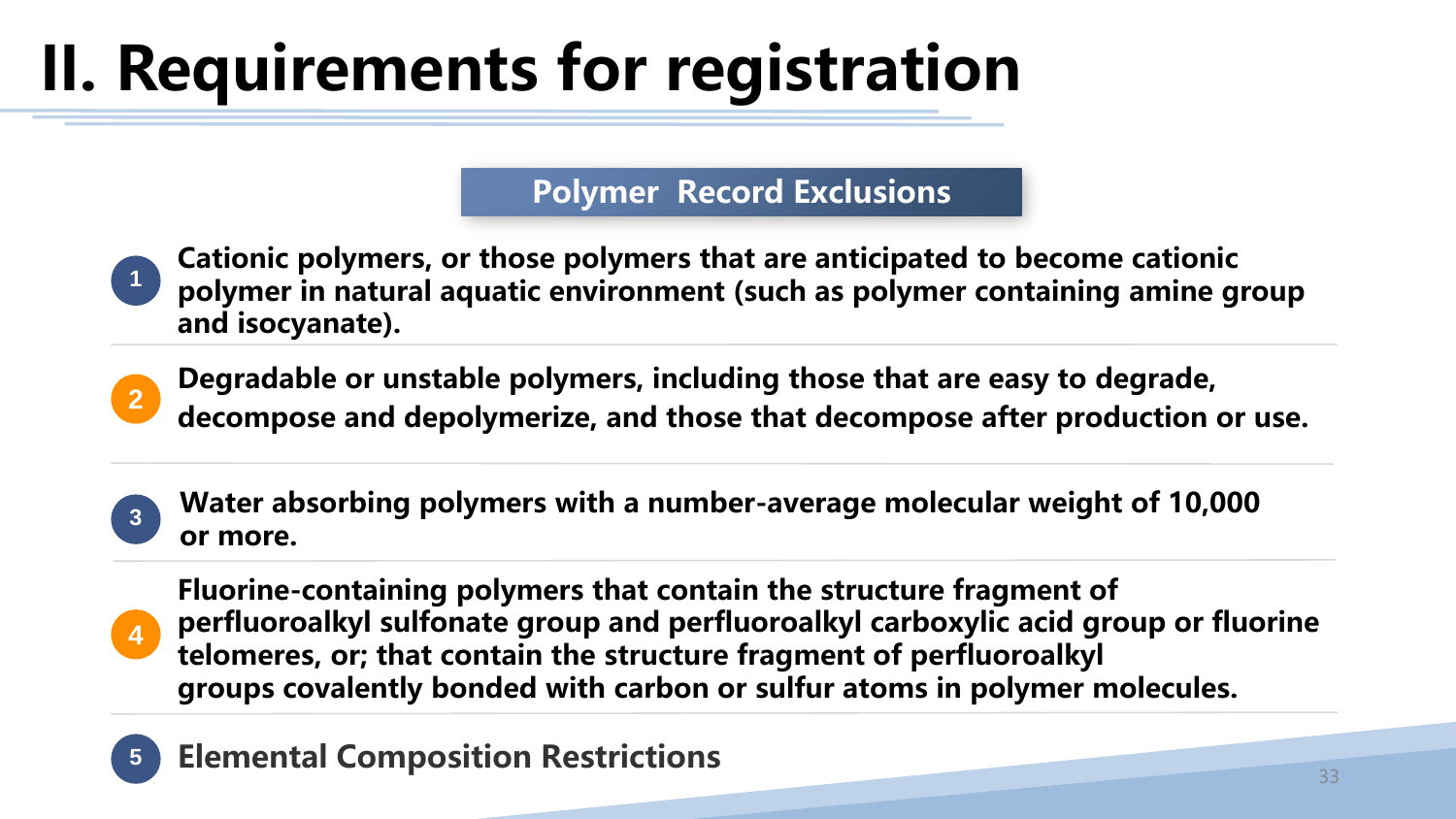### **8. Dossier requirements for Record Notification**

**Dossier requirements for Polymer Record**



**List of monomers/reactants:** Including the chemical name, CAS NO., content of

the monomers/reactants, whether listed in the IECSC or not



**Molecular weight distribution data**: including Gel Permeation Chromatography (GPC) of polymers, or other results of characterization of polymer molecular weight and its distribution



**The mechanism and process of polymerization**



**The explanation which indicates the applicated polymer does not meets any polymer record exclusions**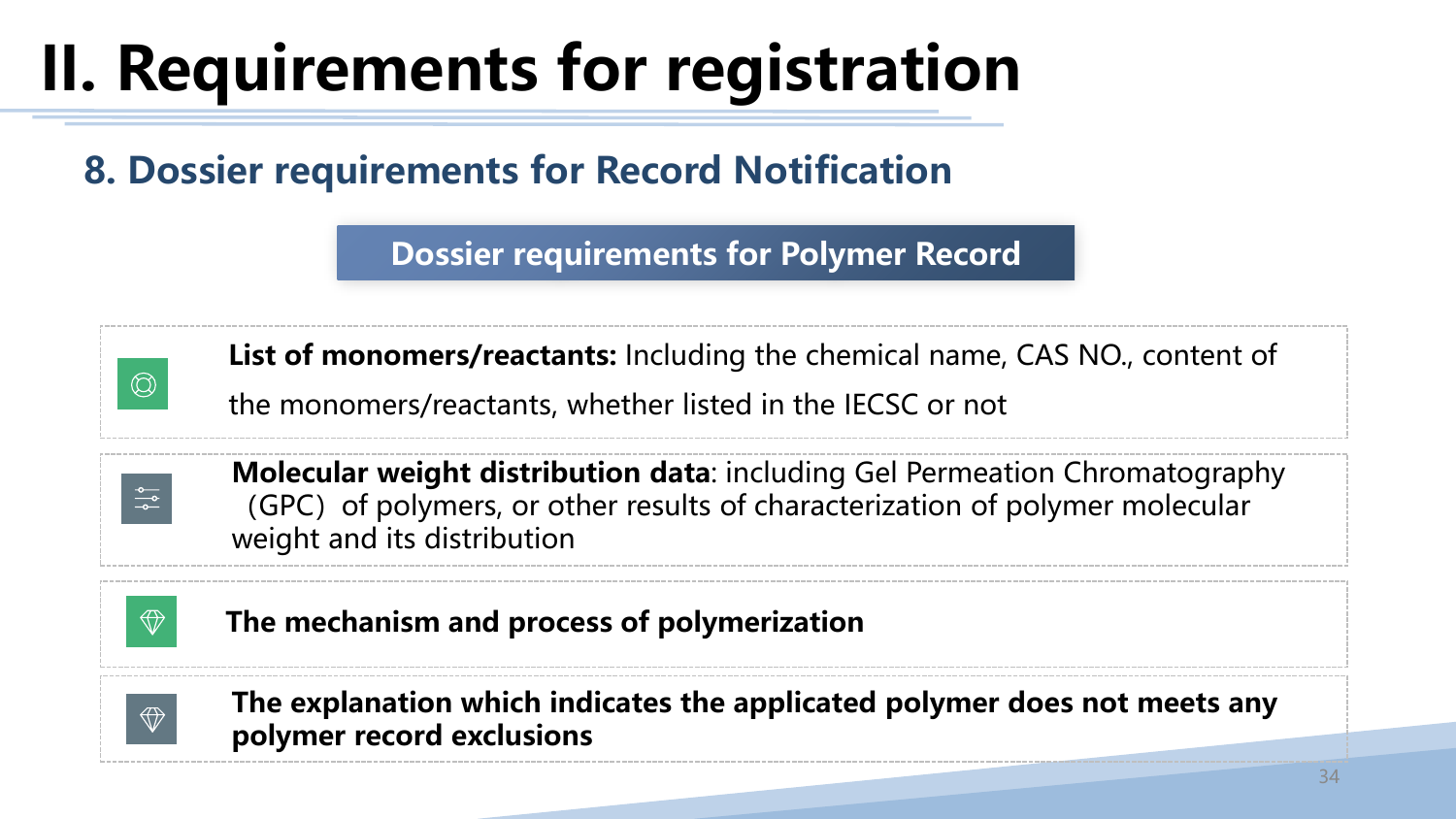#### **9. Record process**

After the Applicant submits complete Record materials, the online registration system automatically sends a Record receipt. The new chemical substance related activities may be carried out by the Applicant base on the Record content.

A

MEE shall organize its affiliated technical agencyto conduct random inspections of compliance of the filed materials.

The information on Record and cancellation of Record of new chemical substances shall be published on the government website of MEE

B <del>Decree to the control of the control of</del> C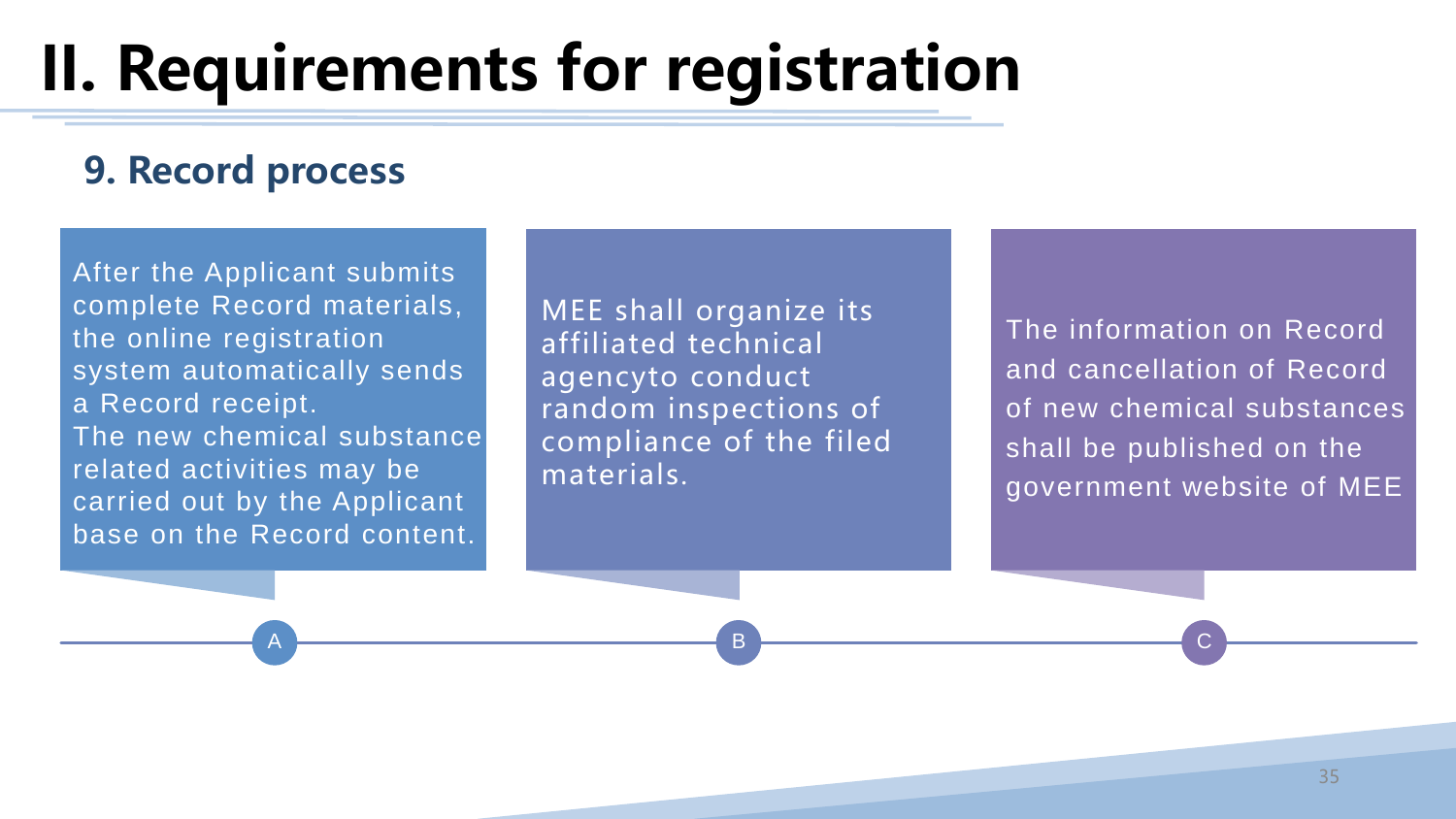#### **10. Dossier Submission**

#### **Application on New Chemical Substance Online Registration System**



体化在线政务服务平台 政务服务大厅  $\gg$ 态环境 生

**Online Application path**: log in to the Ministry of Ecology and Environment"National Integrated Online Government Affairs Service Platform" > select "New Chemical Substances" >select "Item Notification" in the column of "13002 New Chemical Substance Environmental Management Registration Certificate Issue and Approval Items"

**地址:**http://zwfw.mee.gov.cn/ecdomain/#/commonPage\_1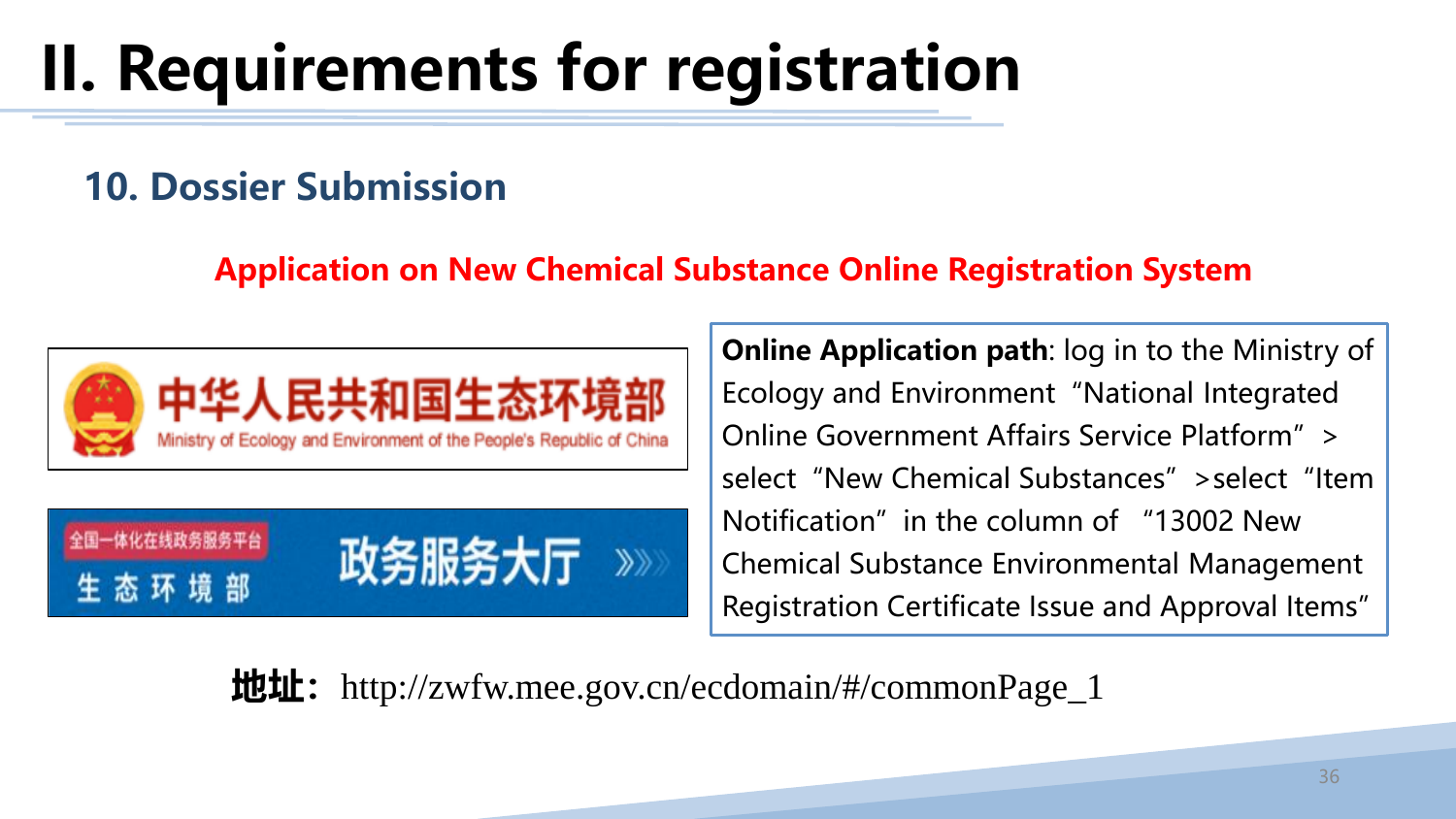# 3

### **Requirements for post-registration tracking management**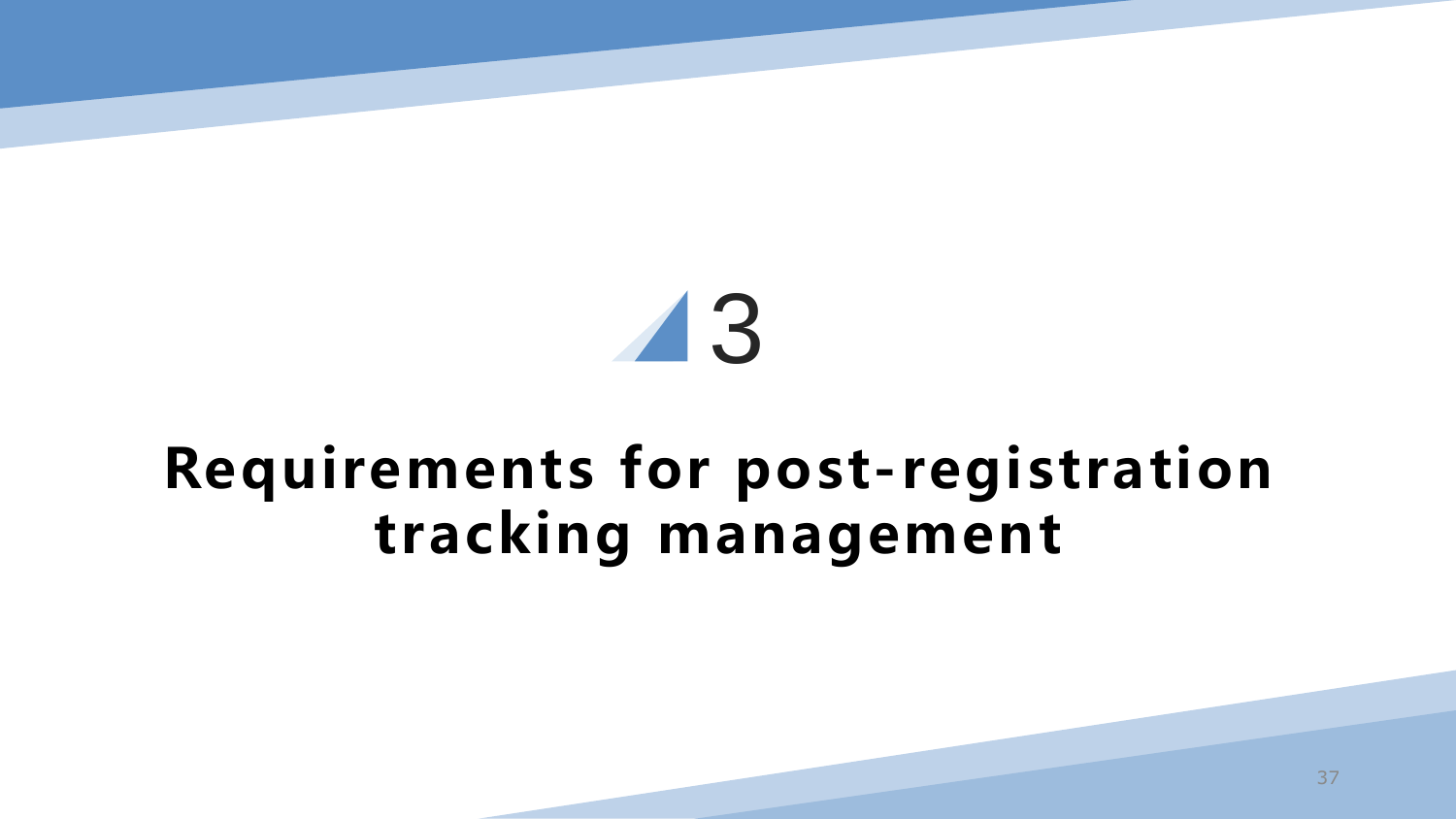### **1. Post-registration Information Report**



**Application on New Chemical Substance Online Registration System**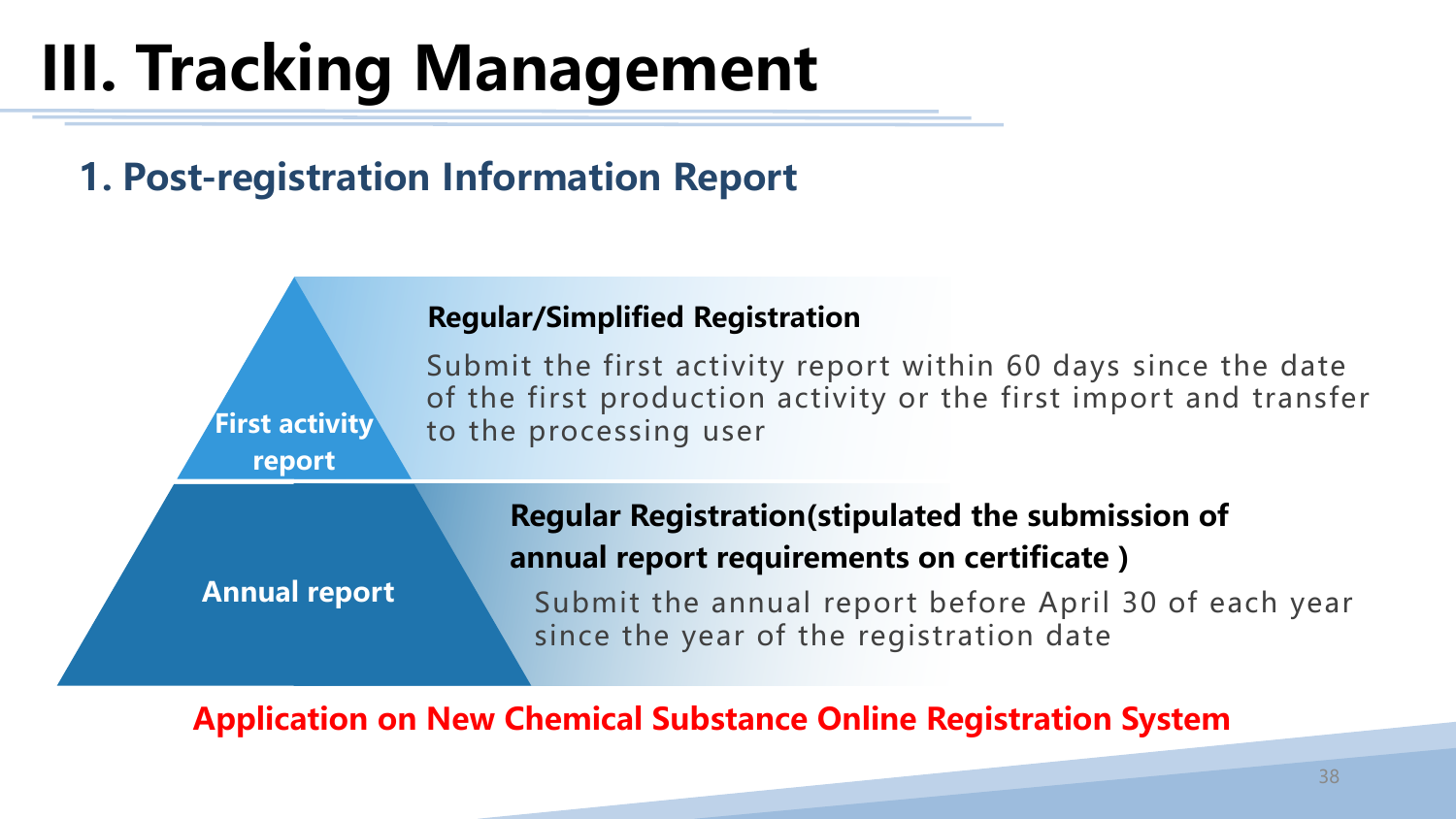#### **2. Management requirements**



- **For Regular Registration, Simplified Registration, Record**
- Information to be transfered: certificate number or record receipt number, uses, environmental and health hazard characteristics and environmental risk control measures, environmental management requirements
- **For Regular Registration: Producers and processing users** should disclose the implementation of environmental risk control measures and environmental management requirements after the first activity
- Establish a new chemical activity recording system;
- Regular and simplified registration dossiers and activity records shall be kept for at least 10 years
- Record Notification dossiers and activity records shall be kept for at least 3 years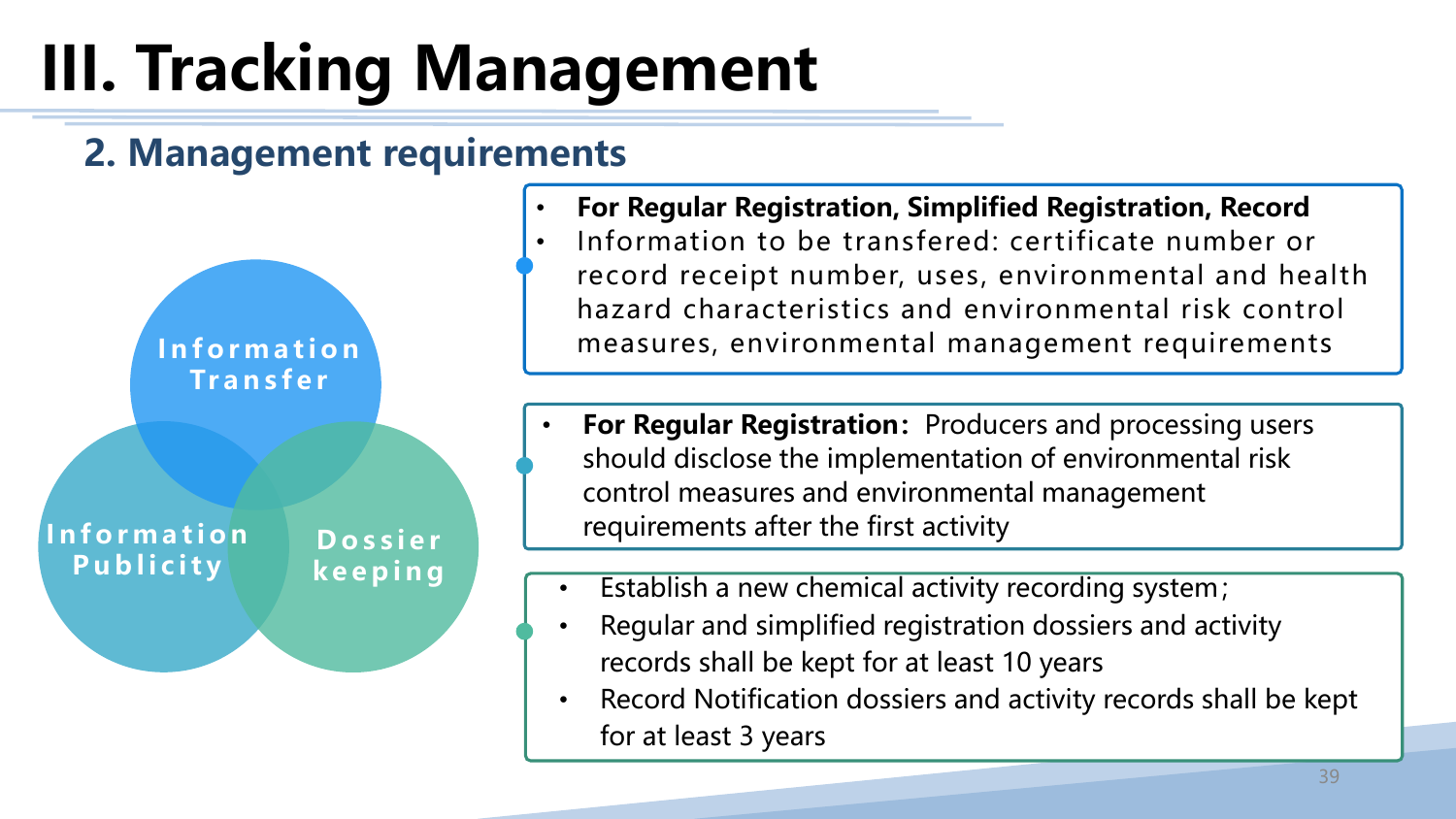### **3. New Hazard Information and Environmental Risk Tracking**

- Report new environmental or health hazard characteristics or environmental risks timely;
- Take measures to eliminate or reduce environmental risks timely

For new chemical substances whose environmental risks may continue to increase, relevant researchers, producers, importers and processing users may be required to further submit relevant environmental or health hazards and environmental exposure data information

**Risk Tracking**

**Environmental**<br>Risk Tracking

**Environmental**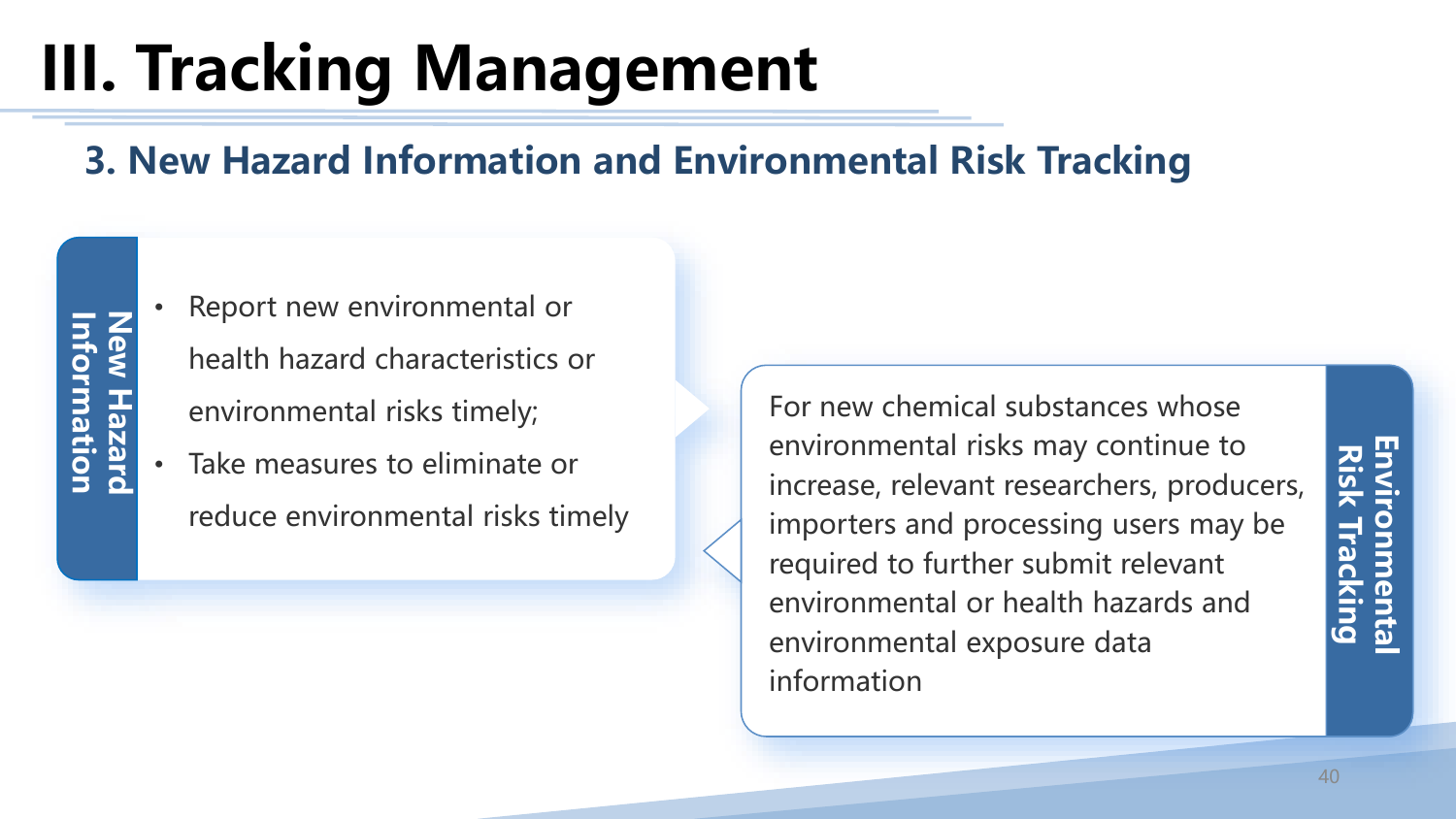### **4. Supervision Management**

#### **Supervision mode**

- Environmental supervision and spot check;
- Random selection of both inspectors and inspection entities and the prompt release of results;
- Included in the annual environmental enforcement work plan;

#### **Supervision content**

- Whether to apply for environmental management registration of new chemical substances as required;
- The authenticity of the registration, whether to implement the requirements stated in the registration certificate and other relevant requirements of the Measure.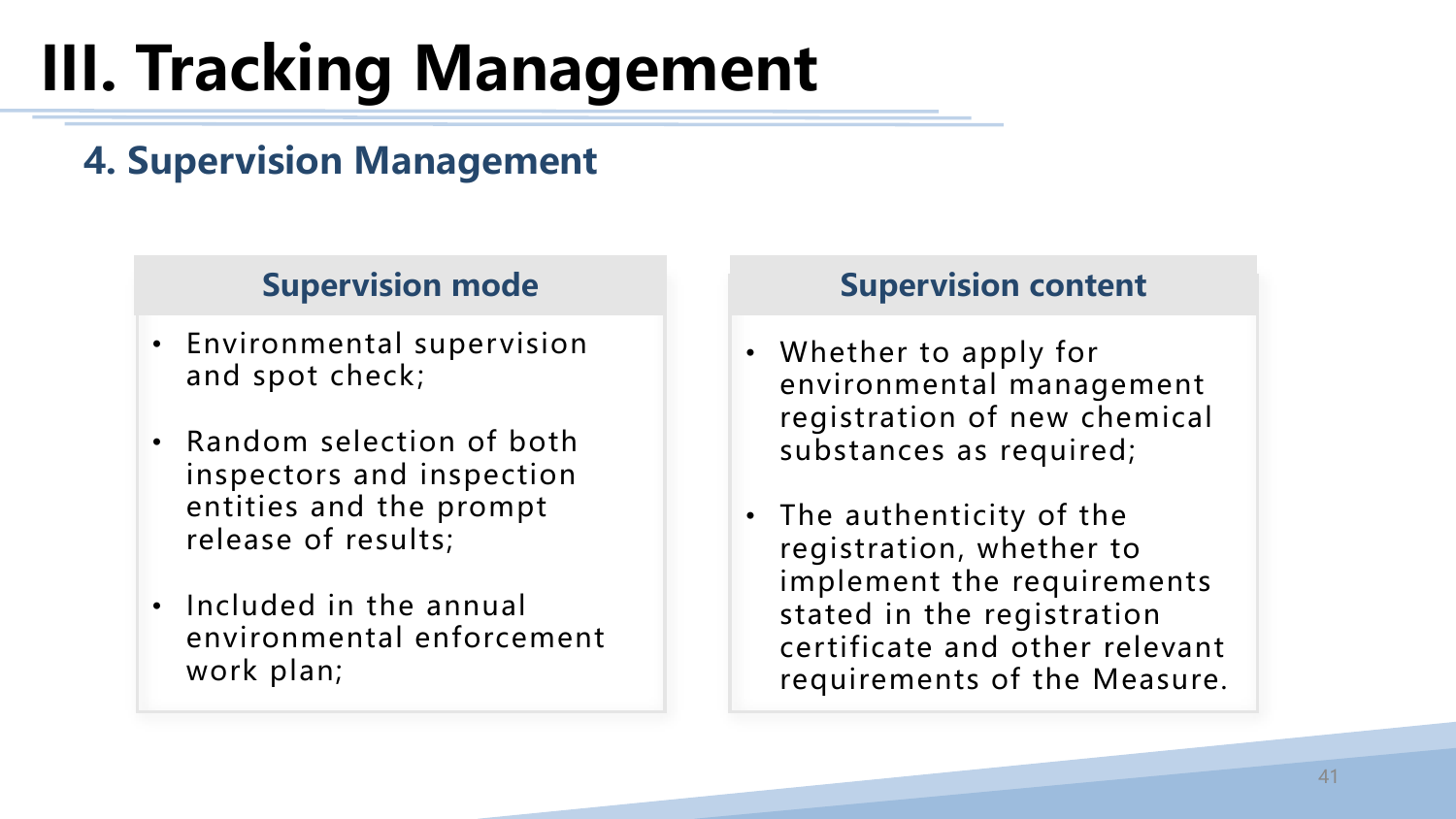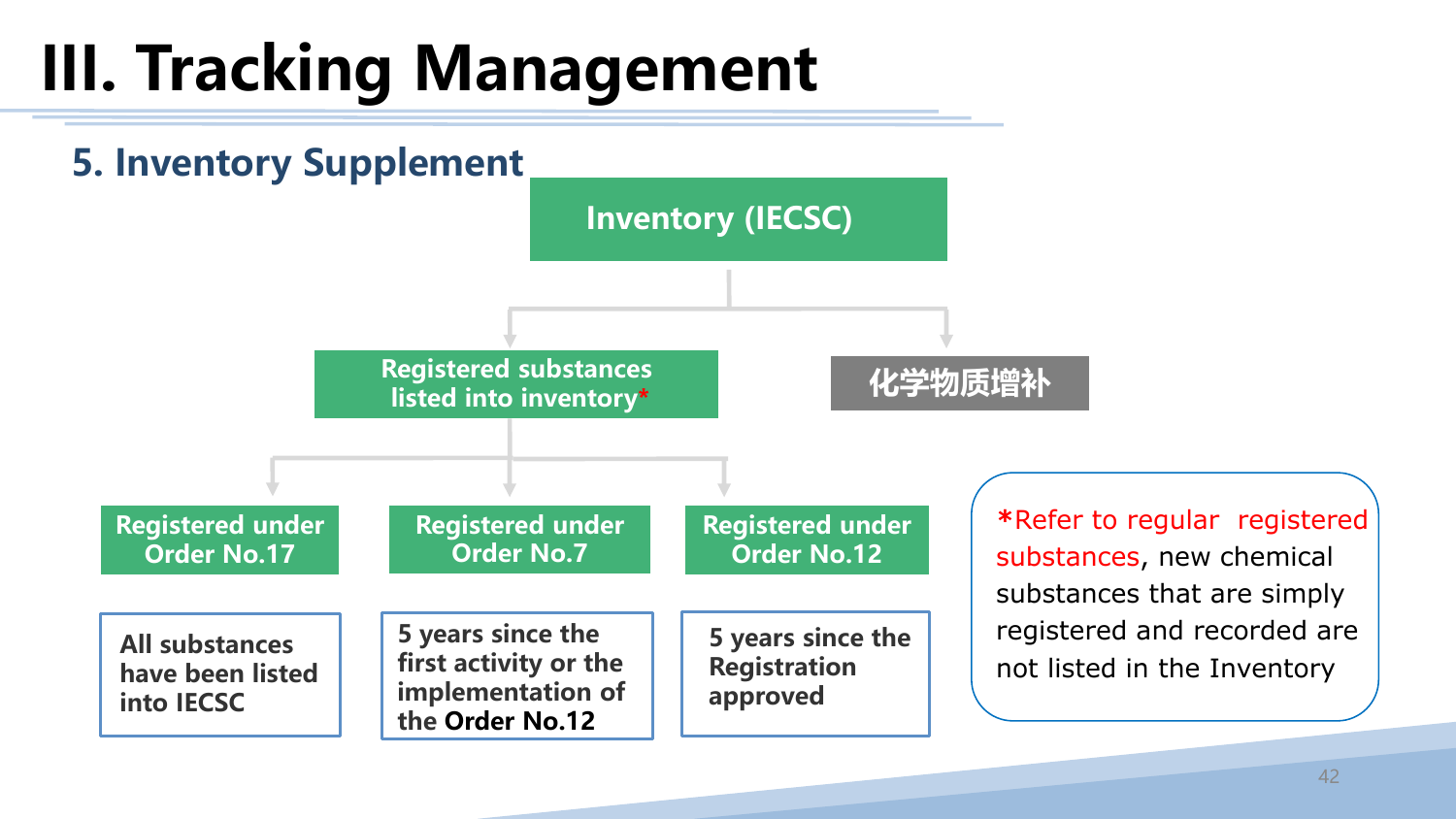### **5. Inventory Supplement**

For chemical substances produced, sold, processed, used or imported in China before October 15, 2003, the applicant may submit a supplement application form and relevant evidence materials to apply for adding them to the *Inventory*.

#### **Supplement conditions**

1. The applied substance is not listed in the Inventory;

2. Meet the Scope of registration in the Measure.

#### **Applicant**

1. Enterprises producing, importing, processing and using related chemical substances;

2. Relevant industry associations;

3. Other related entities.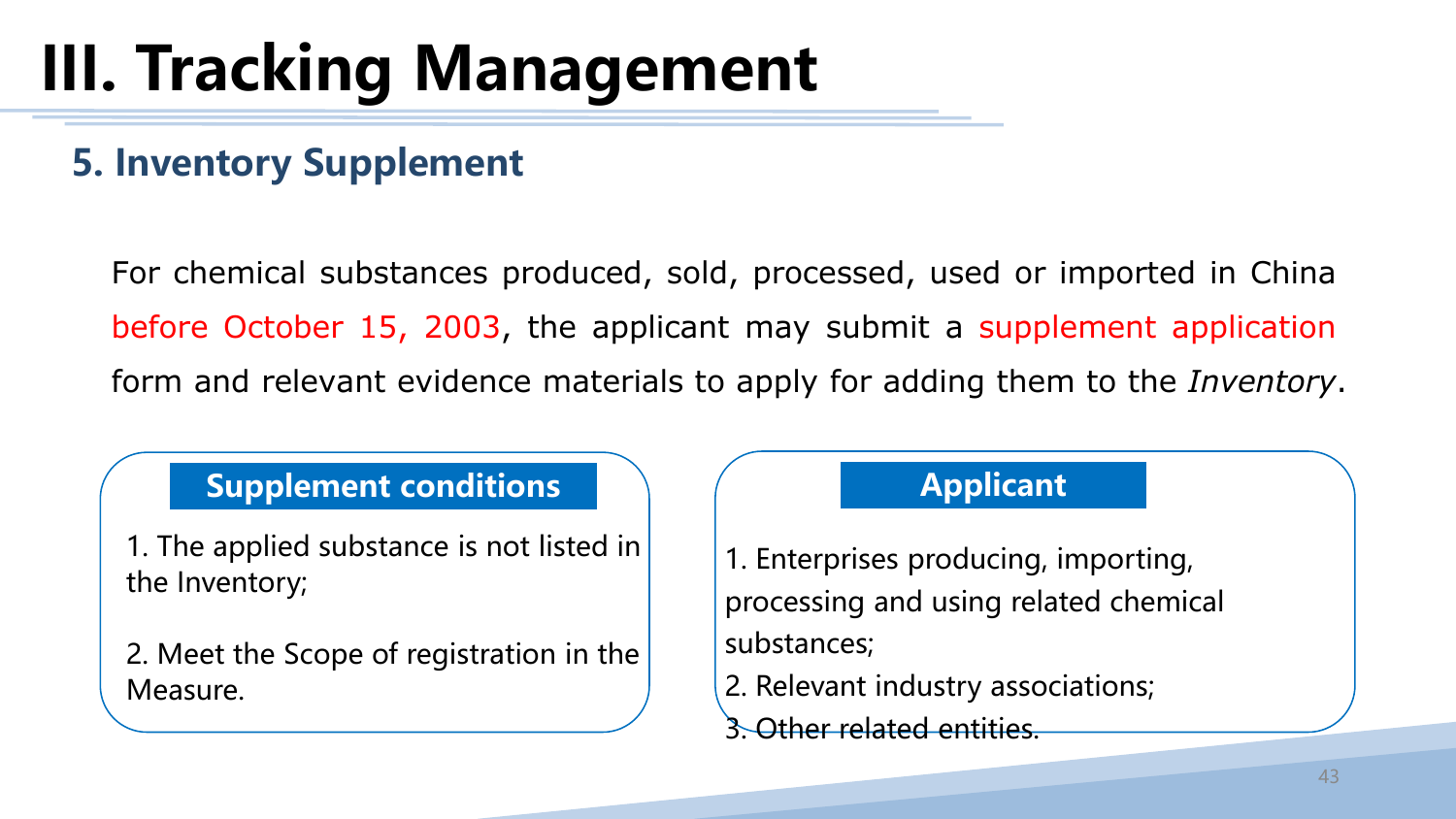### **5. Requirements for Inventory Supplement**

### **Supplement application form**



#### **Accurate and standardized identification information of chemical substances:**

Chinese and English chemical name, alias, CAS number, molecular formula, structural formula and other information

**Substantiation materials** that can prove that the chemical substance has been produced, sold, processed or imported in China before October 15, 2003, including but not limited to Distribution invoice, Customs export declaration,Industry statistics,Chemical industry yearbook,Documents issued by management departments, Publications.